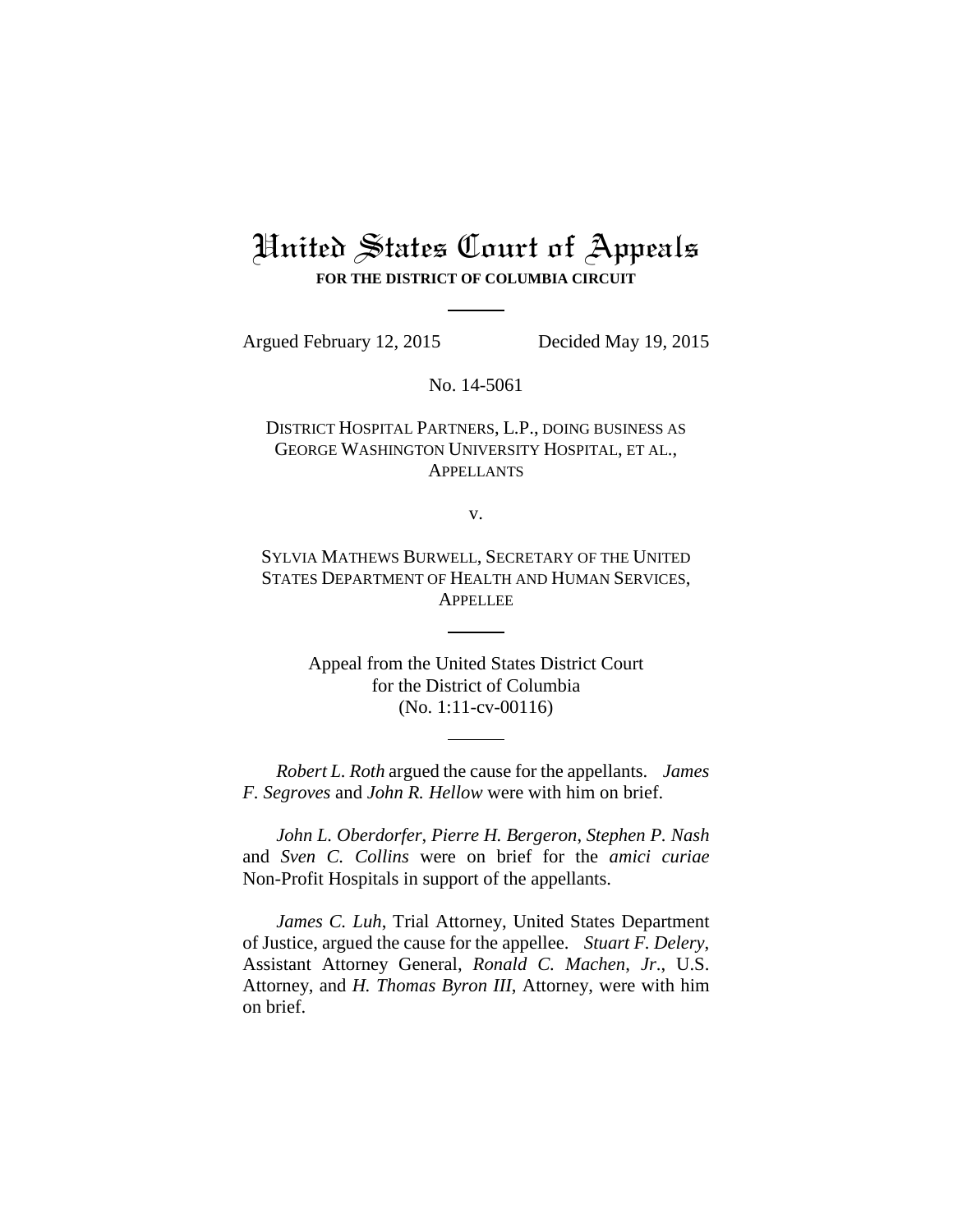Before: HENDERSON, ROGERS and BROWN, *Circuit Judges*.

Opinion for the Court filed by *Circuit Judge* HENDERSON.

KAREN LECRAFT HENDERSON, *Circuit Judge*: This case requires us to slough through the "labyrinthine world" of Medicare reimbursements. *Adirondack Med. Ctr. v. Sebelius*, 740 F.3d 692, 694 (D.C. Cir. 2014). Under the current system, hospitals are reimbursed for treating a Medicare patient based on the average treatment cost for that patient's ailment/condition. Some patients, however, require protracted care that far outpaces an illness's average cost of treatment. To account for this, hospitals can request "additional payments," known as outlier payments, if the cost of treating a particular patient is sufficiently high. 42 U.S.C.  $§$  1395ww(d)(5)(A). Every year, the Secretary of Health and Human Services (HHS) sets a monetary threshold above which outlier payments may be recovered.

A group of 186 hospitals that participates in Medicare believes that the HHS Secretary set the monetary threshold for outlier payments too high in 2004, 2005 and 2006. Led by District Hospital Partners (DHP), the hospitals sued the Secretary in federal district court, claiming that she violated the Administrative Procedure Act (APA), 5 U.S.C. §§ 551 *et seq.*, by engaging in arbitrary and capricious decision-making. They also moved to supplement the administrative record. The district court denied the motion to supplement in part and rejected DHP's APA challenges to each outlier threshold. We affirm the district court's partial denial of the motion to supplement and its rejection of the APA challenges to the 2005 and 2006 outlier thresholds. Its conclusion that the 2004 threshold is adequately explained, however, is erroneous and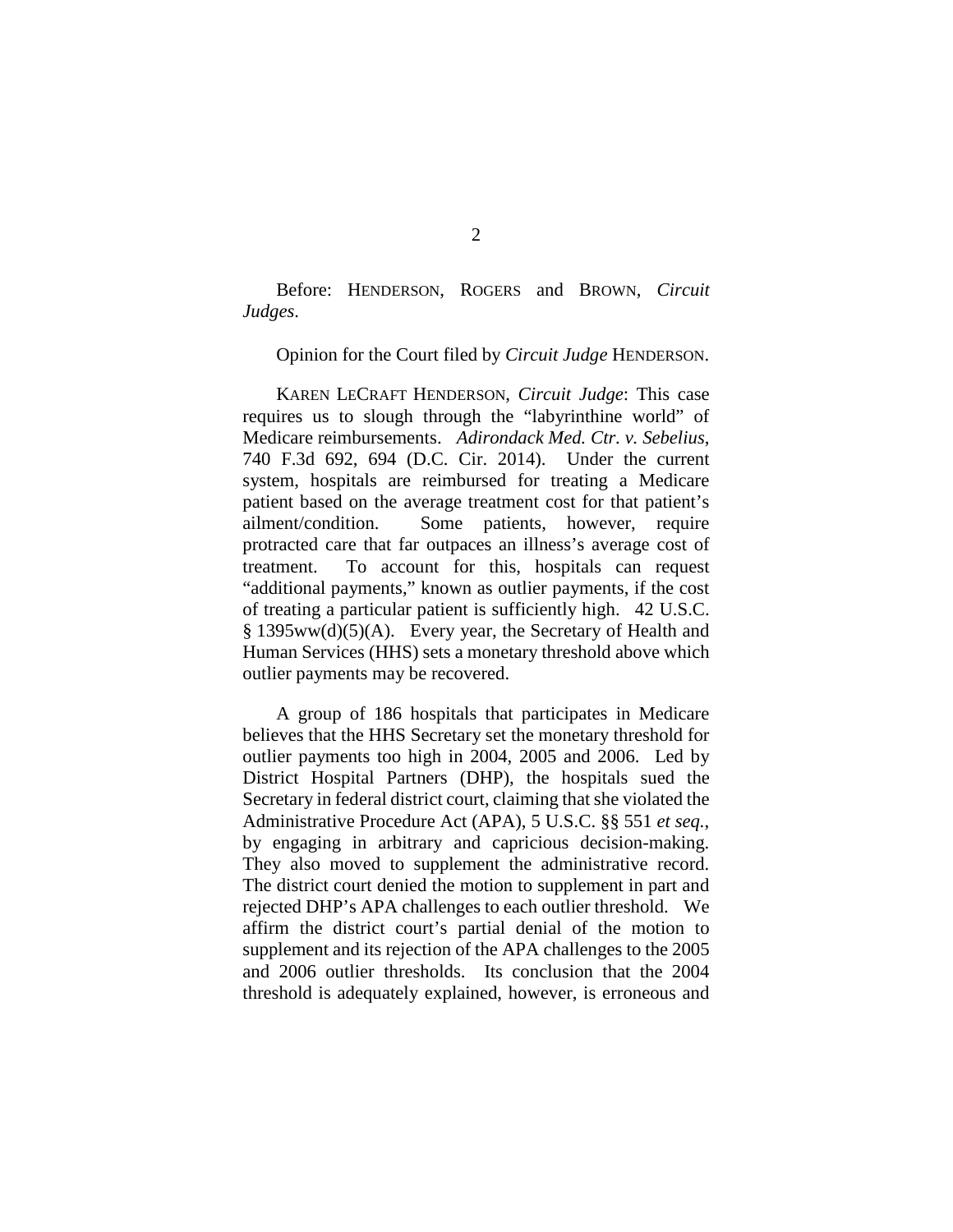we therefore reverse its summary judgment grant to the Secretary on this claim and remand to the district court with instructions to remand to the Secretary for further proceedings. *See Miller v. Dep't of Navy*, 476 F.3d 936, 939–40 (D.C. Cir. 2007).

# **I. BACKGROUND**

#### **A. THE OUTLIER PAYMENT SYSTEM**

Medicare was "[e]stablished in 1965 as part of the Social Security Act." *Fischer v. United States*, 529 U.S. 667, 671 (2000). It operates as a "federally funded medical insurance program for the elderly and disabled," *id*., and is managed by the HHS Secretary, 42 U.S.C. § 1395kk(a). The program originally reimbursed hospitals for the "reasonable costs" of services provided to Medicare patients. *Cnty. of L.A. v. Shalala*, 192 F.3d 1005, 1008 (D.C. Cir. 1999). That system deteriorated over time, however, because it provided "little incentive for hospitals to keep costs down," as "[t]he more they spent, the more they were reimbursed." *Id.* In 1983, the Congress became particularly concerned "that hospitals reimbursed on a reasonable cost basis lacked incentives to operate efficiently." *Transitional Hosps. Corp. of La., Inc. v. Shalala*, 222 F.3d 1019, 1021 (D.C. Cir. 2000).

To rectify the problem, the Congress shifted to a prospective payment system that reimburses hospitals based on the average rate of "operating costs [for] inpatient hospital services." *Cnty. of L.A.*, 192 F.3d at 1008*.* Because different illnesses entail varying costs of treatment, the Secretary uses diagnosis-related groups (DRGs) to "modif[y]" the average rate. *Cape Cod Hosp. v. Sebelius*, 630 F.3d 203, 205 (D.C. Cir. 2011). A DRG is a group of related illnesses to which the Secretary assigns a weight representing "the relationship between the cost of treating patients within that group and the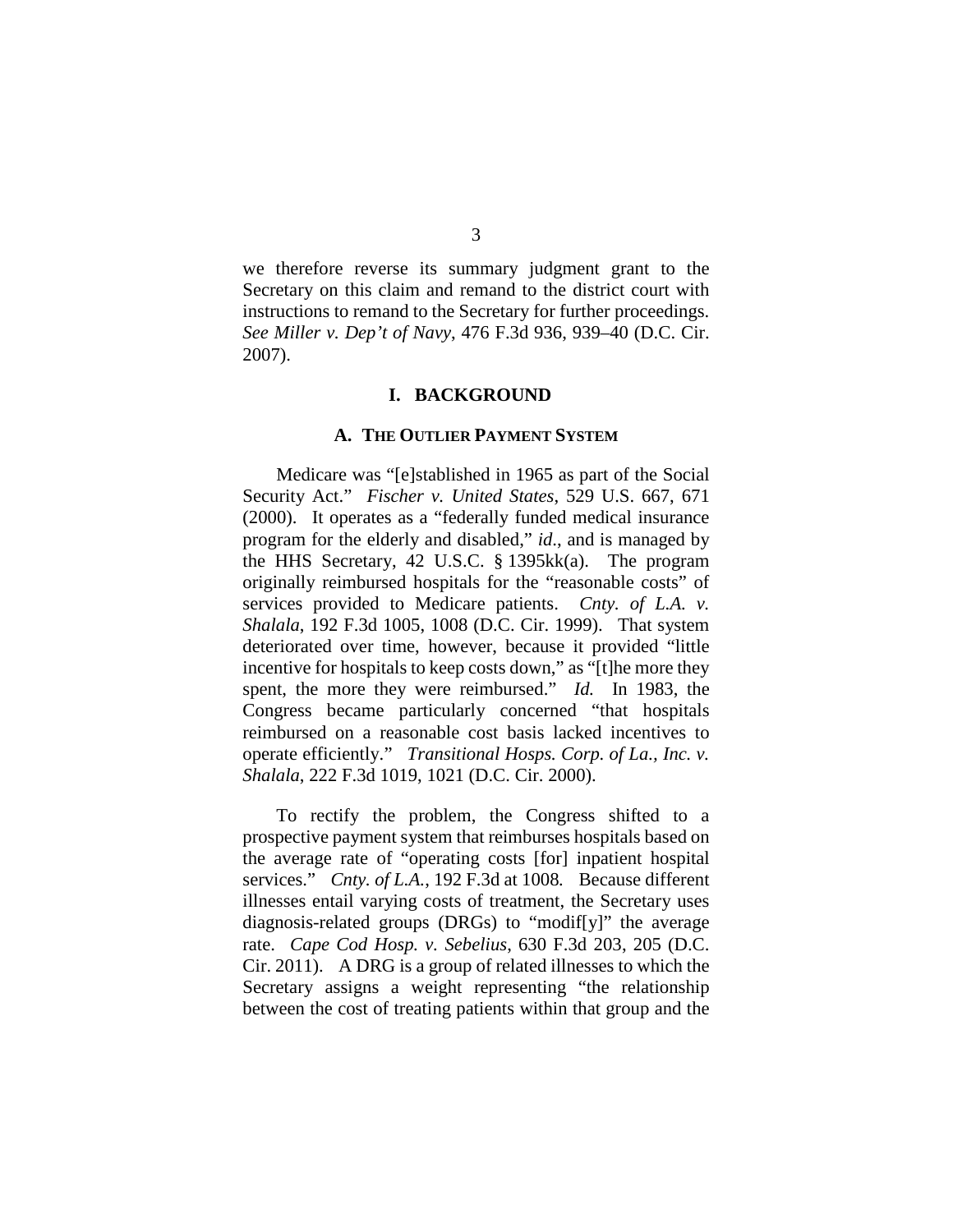average cost of treating all Medicare patients." *Id*. at 205–06. To calculate a specific reimbursement, the Secretary "takes the [average] rate, adjusts it [to account for regional labor costs], and then multiplies it by the weight assigned to the patient's DRG." *Cnty. of L.A.*, 192 F.3d at 1009.

The major innovation of the prospective payment system is that hospitals are "reimbursed at a *fixed* amount per patient, regardless of the actual operating costs they incur in rendering [those] services." *Sebelius v. Auburn Reg'l Med. Ctr.*, 133 S. Ct. 817, 822 (2013) (emphasis added). The new system incentivizes hospitals to keep costs as low as possible. But the "Congress recognized that health-care providers would inevitably care for some patients whose hospitalization would be extraordinarily costly or lengthy." *Cnty. of L.A.*, 192 F.3d at 1009. To account for costly patients, the Congress allows hospitals to request outlier payments. *See* 42 U.S.C.  $§$  1395ww(d)(5)(A)(ii). A hospital is eligible for an outlier payment "in any case where charges, adjusted to cost, exceed . . . the sum of the applicable DRG prospective payment rate . . . plus a fixed dollar amount determined by the Secretary." *Id*.

Although calculating outlier payments is an elaborate process, three particular numbers are important: (1) the cost-to-charge ratio, (2) the fixed loss threshold, and (3) the outlier threshold. A hospital's cost-to-charge ratio is calculated from data in its most recent cost report. *See* 42 C.F.R.  $\S$  412.84(i)(2). The ratio represents a hospital's "average markup." *Appalachian Reg'l Healthcare, Inc. v. Shalala*, 131 F.3d 1050, 1052 (D.C. Cir. 1997). Markup is key because outlier payments are available only "where charges, *adjusted to cost*, exceed" the applicable DRG rate by a fixed amount. 42 U.S.C.  $\S$  1395ww(d)(5)(A)(ii) (emphasis added). The ratio ensures that the Secretary does not simply reimburse a hospital for the charges reflected on a patient's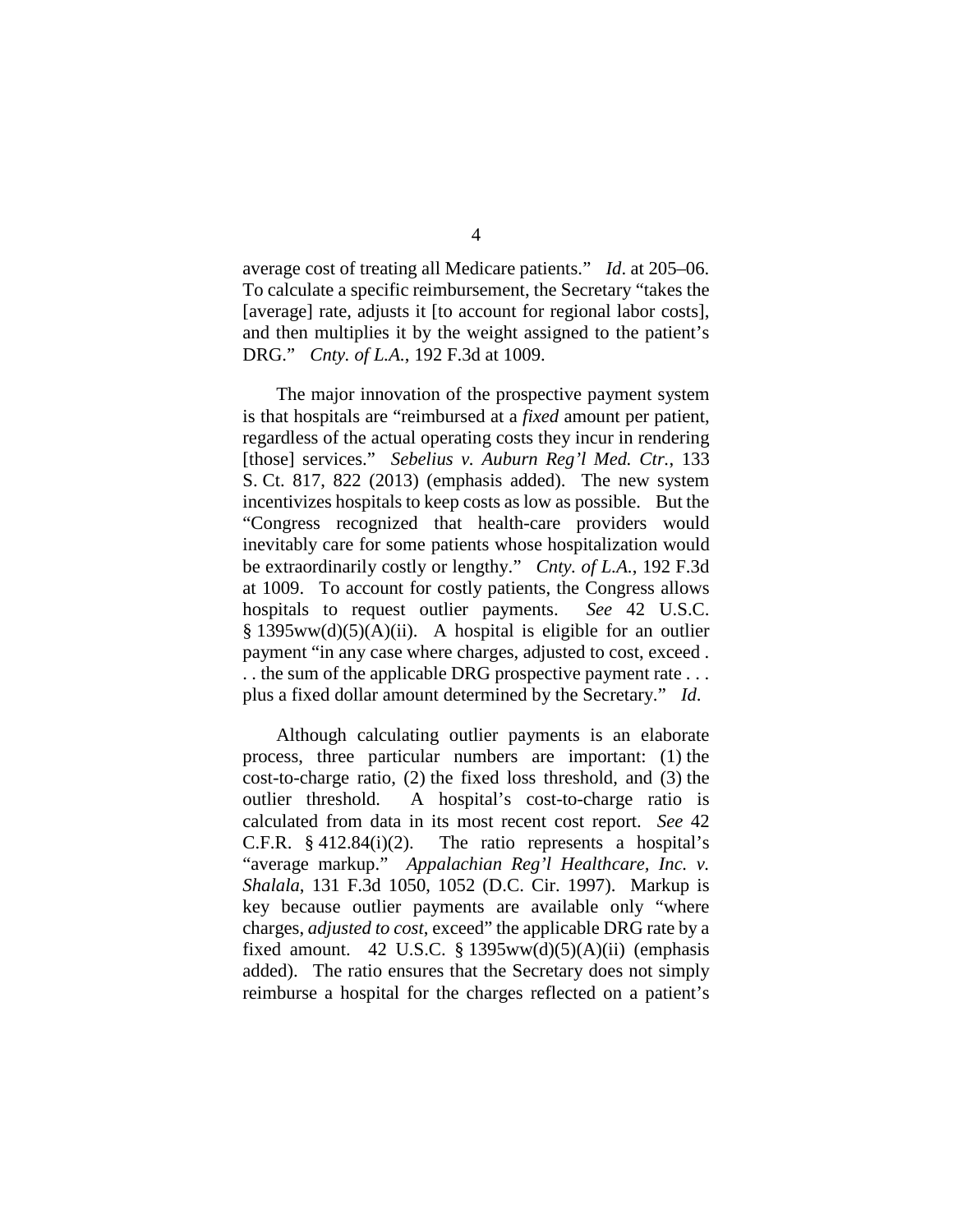invoice but instead only for charges that are "adjusted to cost." *Id*. Applying the cost-to-charge ratio in practice is straightforward. For example, if a hospital's cost-to-charge ratio is 75% (total costs are approximately 75% of total charges), the Secretary multiplies the hospital's charges by 75% to calculate the hospital's cost. *See Boca Raton Cmty. Hosp., Inc. v. Tenet Health Care Corp.*, 582 F.3d 1227, 1229 n.3 (11th Cir. 2009).

The second important number is the fixed loss threshold. A hospital can request an outlier payment if its charges exceed the "DRG prospective payment rate . . . plus *a fixed dollar amount* determined by the Secretary." 42 U.S.C. § 1395ww(d)(5)(A)(ii) (emphasis added). The italicized portion—"a fixed dollar amount"—is known as the fixed loss threshold. In effect, this threshold "acts like an insurance deductible because the hospital is responsible for that portion of the treatment's excessive cost" above the applicable DRG rate. *Boca Raton Cmty. Hosp.*, 582 F.3d at 1229. The Secretary calculates a new fixed loss threshold for each fiscal year. *See* 42 U.S.C. § 1395ww(d)(6).

The third number is the outlier threshold. The Secretary calculates it by adding the DRG rate for a certain illness or condition to the fixed loss threshold.<sup>[1](#page-4-0)</sup> See Cnty. of L.A., 192

<span id="page-4-0"></span>We have simplified the calculation. Although the outlier threshold is calculated by adding the applicable DRG rate to the fixed loss threshold, there are other variables that must be added to that amount as well. These include "any IME and DSH payments, and any add-on payments for new technology." 68 Fed. Reg. 45,346, 45,477 (Aug. 1, 2003). IME is an acronym for indirect costs of medical education, which the Secretary must consider in disbursing outlier payments. *See* 42 U.S.C. § 1395ww(d)(5)(B). DSH is an acronym for a disproportionate share hospital, which considers whether a hospital serves a disproportionate share of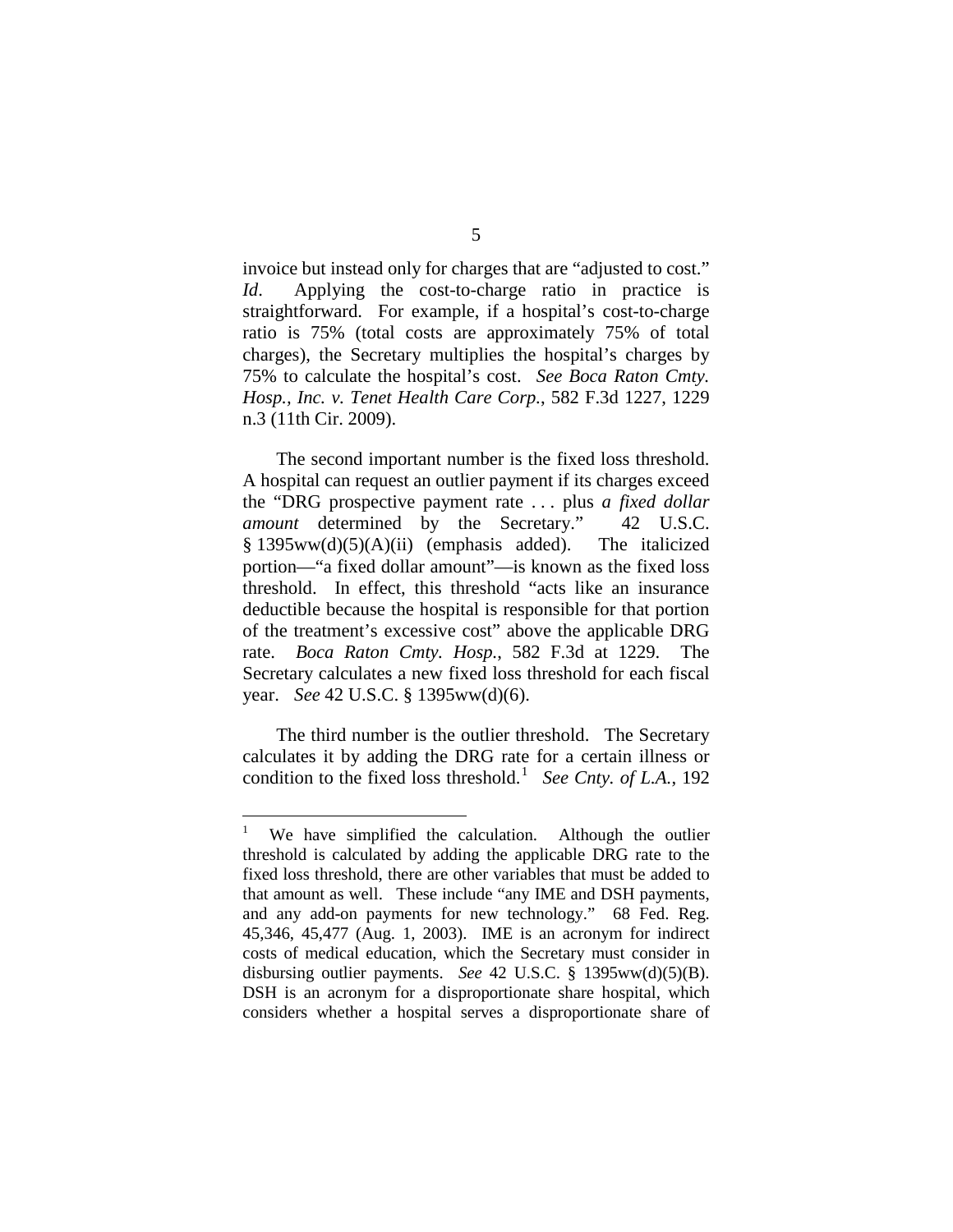F.3d at 1009. Any cost-adjusted charges imposed above the outlier threshold are eligible for reimbursement under the outlier payment provision. *See* 42 U.S.C.  $§$  1395ww(d)(5)(A)(ii). Since 2003, outlier payments have been 80% of the difference between a hospital's adjusted charges and the outlier threshold. *See* 68 Fed. Reg. at 45,476; 42 C.F.R. § 412.84(k).

We can tie this all together with an example. Assume that the Secretary sets the fixed loss threshold at \$10,000. Assume also that a hospital treats a Medicare patient for a broken bone and that the DRG rate for the treatment is \$3,000. The Medicare patient required unusually extensive treatment which caused the hospital to impose \$23,000 in cost-adjusted charges. If no other statutory factor is triggered, *see supra* n.1, the hospital is eligible for an outlier payment of \$8,000, which is 80% of the difference between its cost-adjusted charges (\$23,000) and the outlier threshold (\$13,000). *See generally*  62 Fed. Reg. 45,966, 45,997 (Aug. 29, 1997) (explaining similar example).

Apart from calculating individual reimbursements, the Secretary must also ensure that total outlier payments are neither "less than 5 percent nor more than 6 percent" of the total DRG-related payments in a given year. 42 U.S.C.

 $\overline{a}$ 

low-income patients. *See id*. § 1395ww(d)(5)(F). And technological add-on payments refer to the Secretary's obligation to consider whether the applicable DRG rate takes into account the expenses of "a new medical service or technology." *Id*.  $§ 1395ww(d)(5)(K)(ii)(I).$  None of these additional variables—IME, DSH and technology add-on payments—is relevant here. For convenience, then, we refer to the outlier threshold as the sum of the applicable DRG rate and the fixed loss threshold.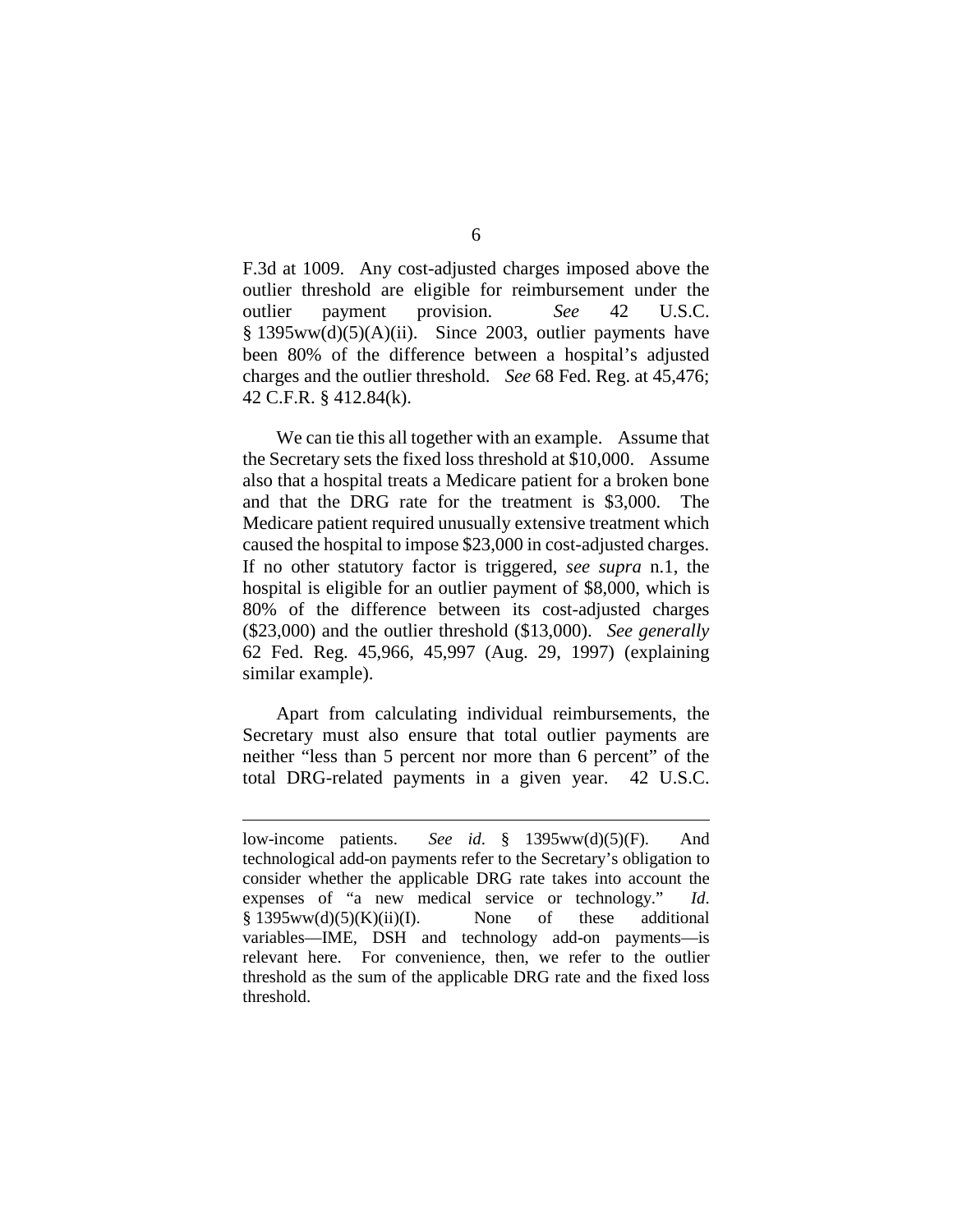$§$  1395ww(d)(5)(A)(iv). The Secretary complies with this provision by selecting outlier thresholds that, "when tested against historical data, will likely produce aggregate outlier payments totaling between five and six percent of projected . . . DRG-related payments." *Cnty. of L.A.*, 192 F.3d at 1013. Nevertheless, testing against historical data is only a predictive exercise. *Id*. at 1009. Accordingly, the Secretary does not take corrective action once the fiscal year ends even if outlier payments fall outside the five-to-six per cent range. *Id.* We have upheld this practice. *Id*. at 1020.

#### **B. THE OUTLIER CORRECTION RULE**

The outlier payment system began to break down in the late 1990s. Outlier payments were supposed to be made "only in situations where the cost of care is extraordinarily high in relation to the average cost of treating comparable conditions or illnesses." 68 Fed. Reg. 10,420, 10,423 (Mar. 5, 2003). But hospitals could manipulate the outlier regulations if their charges were "not sufficiently comparable in magnitude to their costs." *Id.* The Secretary issued a notice of proposed rulemaking (NPRM) to address these concerns. *Id.* at 10,420.

In the NPRM, the Secretary described how a hospital could use "the time lag between the current charges on a submitted bill and the cost-to-charge ratio taken from the most recent settled cost report." *Id.* at 10,423. A hospital knows that its cost-to-charge ratio is based on data submitted in past cost reports. *Id.* If it dramatically increased charges between past cost reports and the patient costs for which reimbursement is sought, its cost-to-charge ratio would "be too high" and would "overestimate the hospital's costs." *Id.* Some hospitals took advantage of this weakness in the system. The Secretary identified "123 hospitals whose percentage of outlier payments relative to total DRG payments increased by at least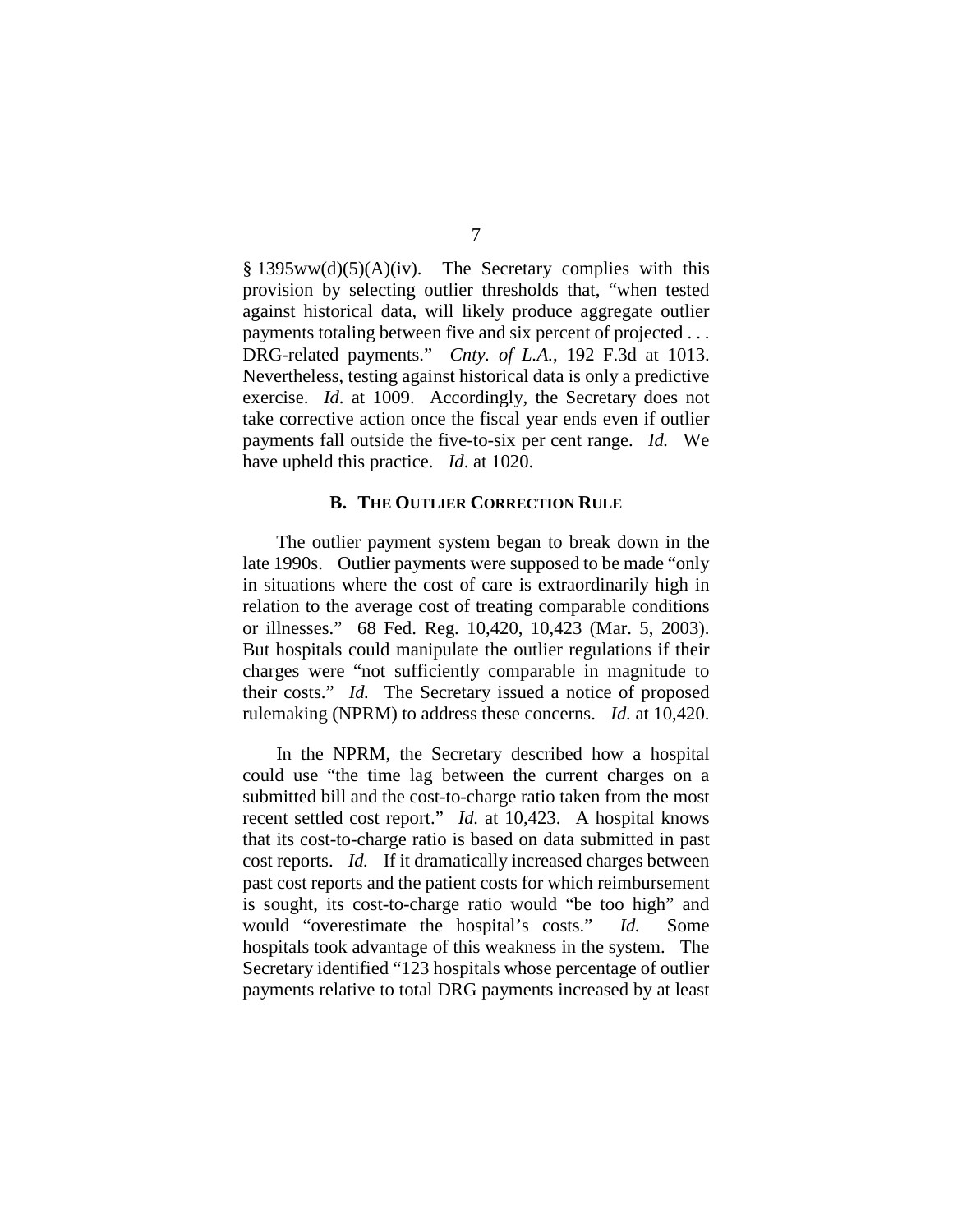5 percentage points" between fiscal years 1999 and 2001. *Id.* The adjusted charges at those 123 hospitals "increased at a rate at or above the 95th percentile rate of charge increase for all hospitals . . . over the same period." *Id.* And during that time, the 123 hospitals had a "mean rate of increase in charges [of] 70 percent" alongside a decrease of "only 2 percent" in their cost-to-charge ratios. *Id.* at 10,424. The 123 hospitals are referred to as turbo-chargers.

The Secretary published the final rule three months after the NPRM. *See* 68 Fed. Reg. 34,494 (June 9, 2003) (outlier correction rule). As relevant here, the Secretary adopted two new provisions to close the gaps in the outlier payment system. First, a hospital's cost-to-charge ratio was to be calculated using more recent cost reports. *Id.* at 34,497–99 (codified at 42 C.F.R.  $\S$  412.84(i)(1)–(2)). This change reduced "the time lag for updating cost-to-charge ratios by a year or more" and ensured that those ratios accurately reflected a hospital's costs. *Id.* at 34,497. Second, a hospital's outlier payments were to be subject to reconciliation when its "cost report[] coinciding with the discharge is settled." *Id.* at 34,504 (codified at 42) C.F.R. § 412.84(i)(4)). Outlier payments were still disbursed based on the "best information available at that time." *Id*. at 34,501. They were adjusted after the fact, however, if the "actual cost-to-charge ratios [were] found to be plus or minus 10 percentage points from the cost-to-charge ratio" used to calculate the outlier payments. *Id.* at 34,503.

# **C. THE CHALLENGED RULES**

Once the Secretary promulgated the outlier correction rule, she initiated rulemakings to set the outlier thresholds for 2004, 2005 and 2006, respectively. *See* 68 Fed. Reg. 45,346; 69 Fed. Reg. 48,916 (Aug. 11, 2004); 70 Fed. Reg. 47,278 (Aug. 12, 2005). DHP challenges all three rules. Each one is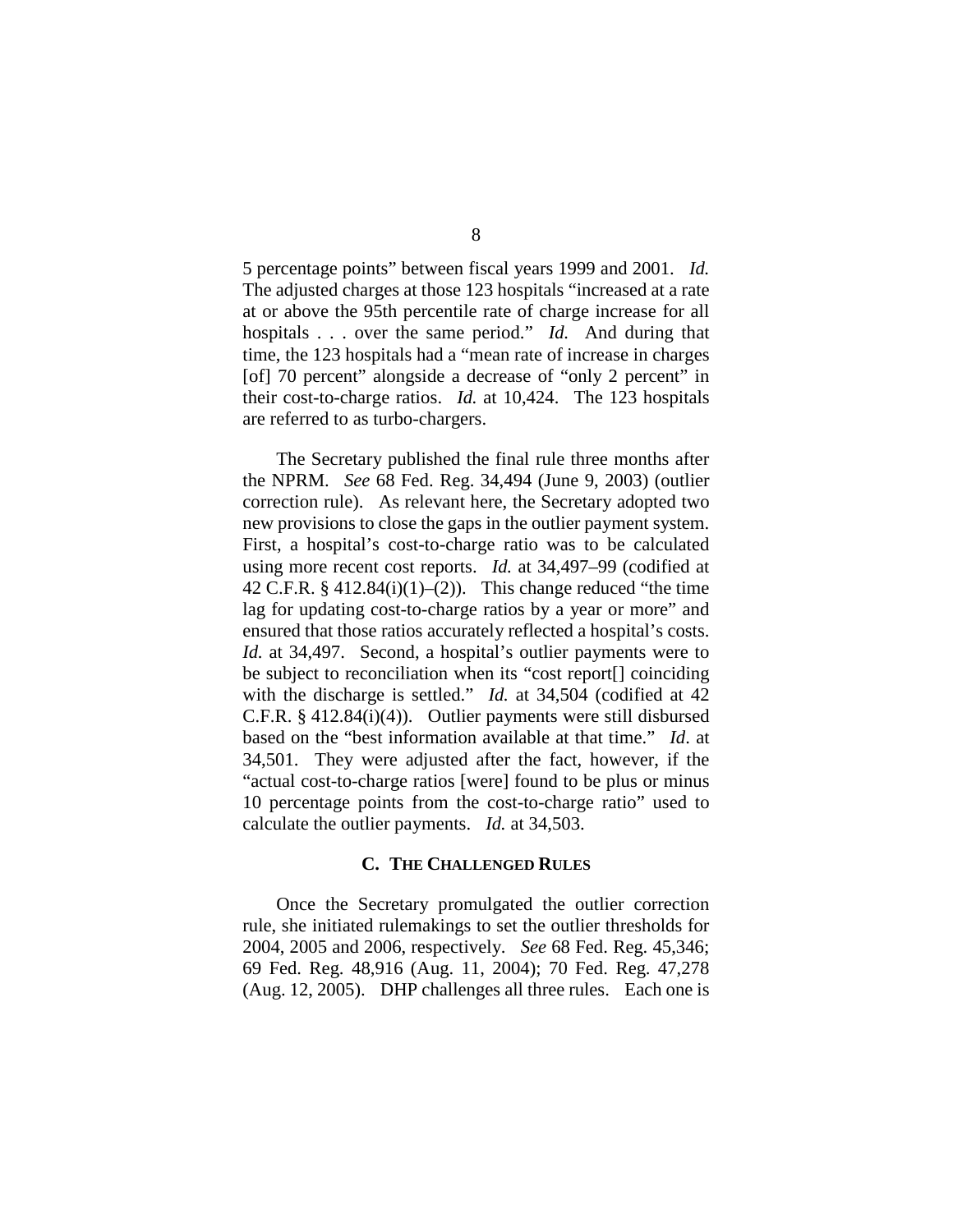quite long and has its own context. We therefore summarize them individually.

In the 2004 rule, the Secretary established the outlier threshold at "the prospective payment rate for the DRG . . . plus \$31,000." 68 Fed. Reg. at 45,477. To arrive at the \$31,000 threshold, the Secretary had to "simulate[] payments" for 2004. *Id.* at 45,476. In order to simulate 2004 payments, the Secretary used cost and charge data from 2002 and "inflate[d]" it by two years to predict charges for 2004. *Id*. The Secretary inflated the 2002 data using the "2-year average annual rate of change in charges per case" between 2000 and 2002. *Id.* The average annual rate of change is sometimes referred to as the "charge inflation factor." *Id.* at 45,477. The charge data used to calculate the charge inflation factor came from all hospitals' "cost-to-charge ratios." *Id.* at 45,476.

The Secretary also made adjustments in the 2004 rulemaking to account for the outlier correction rule. One change was to use "more recent cost-to-charge ratios" in order to best "approximate" the "latest tentative settled cost reports." *Id.* Another change took account of the possibility that hospitals' outlier payments were subject to the reconciliation process set forth in the outlier correction rule. [2](#page-8-0) *Id*.

<span id="page-8-0"></span> <sup>2</sup> As discussed, *supra* p. 8, the reconciliation process corrects for hospitals that take advantage of the time lag in updating cost-to-charge ratios. *See* 68 Fed. Reg. at 34,500–01. The outlier correction rule reduced "the opportunity for hospitals to manipulate the system to maximize outlier payments." *Id*. at 34,501. But the Secretary recognized that the outlier correction rule did not eliminate "all such opportunity." *Id*. A hospital could still skew the system by increasing charges for current invoices because the Secretary used past cost-to-charge ratios that did not capture the most recent charge increases. *See id*. To account for this asymmetry, the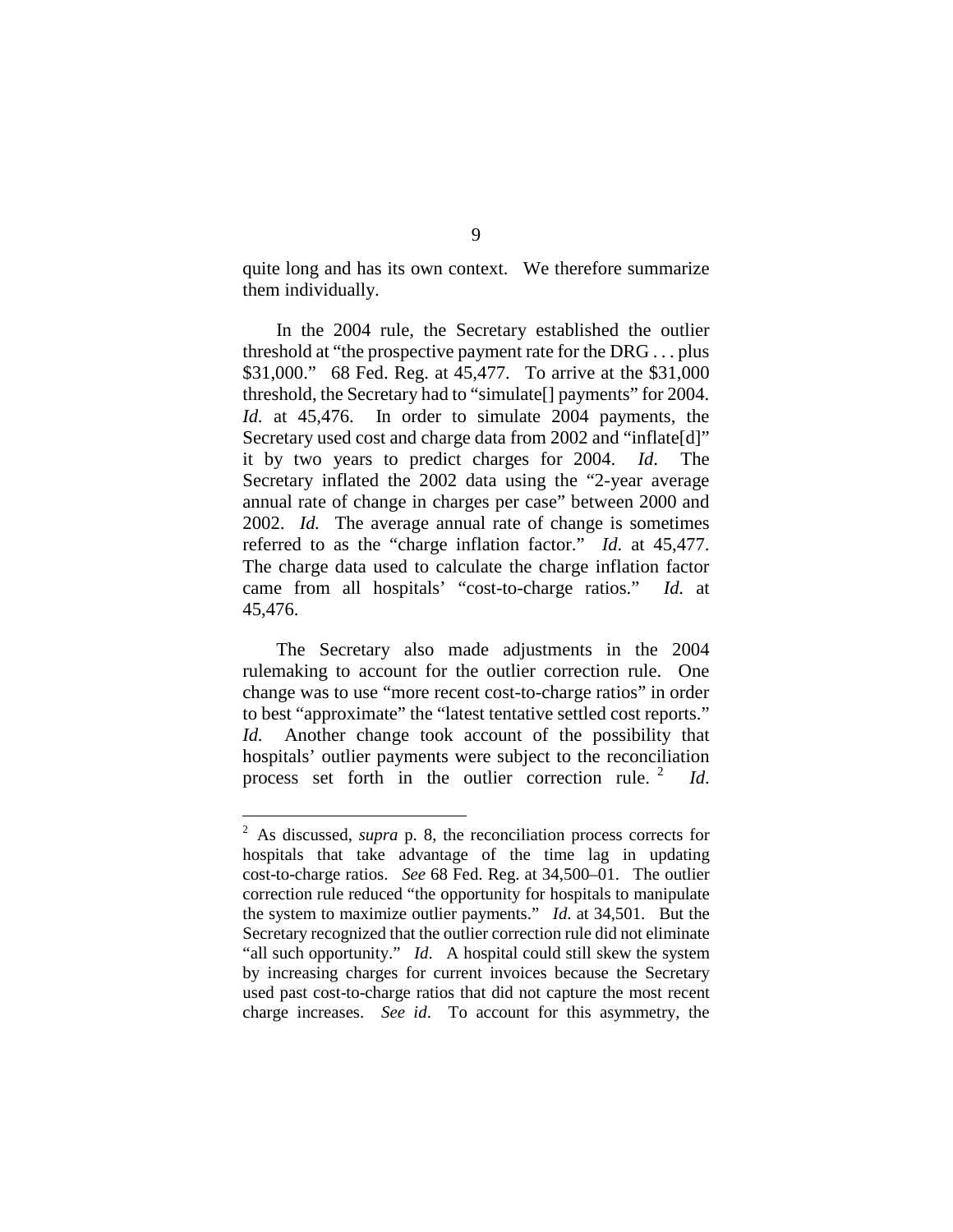Specifically, the Secretary made preliminary calculations and found "approximately 50 hospitals [she] believe[d] will be reconciled." *Id.* To avoid understating the rate of charge inflation for these hospitals, the Secretary "attempted to project each hospital's cost-to-charge ratio" using "its rate of increase in charges per case based on [fiscal year] 2002 charges, compared to costs." *Id.* at 45,477.

One commenter asked the Secretary to "factor in the calculation of the [outlier] threshold the fact that certain hospitals have distorted their charges significantly." *Id*. at 45,477. In other words, the commenter wanted the 2004 outlier threshold to account for the turbo-chargers. The Secretary answered this concern by noting that the 2004 threshold "reflect[s] the changes made to outliers from the [outlier correction] rule." *Id*. Had the Secretary not accounted for the changes, the 2004 fixed loss threshold would have been "approximately \$50,200." *Id*. The difference between this amount and the one selected—\$31,000—allowed hospitals "to qualify for higher outlier payments due to the lower threshold." *Id.* The Secretary therefore saw no harm to hospitals because "the [2004] threshold ha[d] fallen significantly from the proposed threshold." *Id.*

 $\overline{a}$ 

Secretary created the reconciliation process. Outlier payments are still disbursed based on the most recently available "cost-to-charge ratios." *Id*. at 34,504. But once the cost report "coinciding with the discharge is settled"—which occurs *after* the outlier payment for that discharge is disbursed—the Secretary will reconcile (*i.e.*, adjust) outlier payments after the fact. *Id.* at 34,504. Reconciliation occurs if the hospital's actual cost-to-charge ratio is "plus or minus 10 percentage points from the cost-to-charge ratio used during that time period to make outlier payments." *Id*. at 34,503. Consequently, any interim gains from turbo-charging are erased through post-disbursement reconciliation.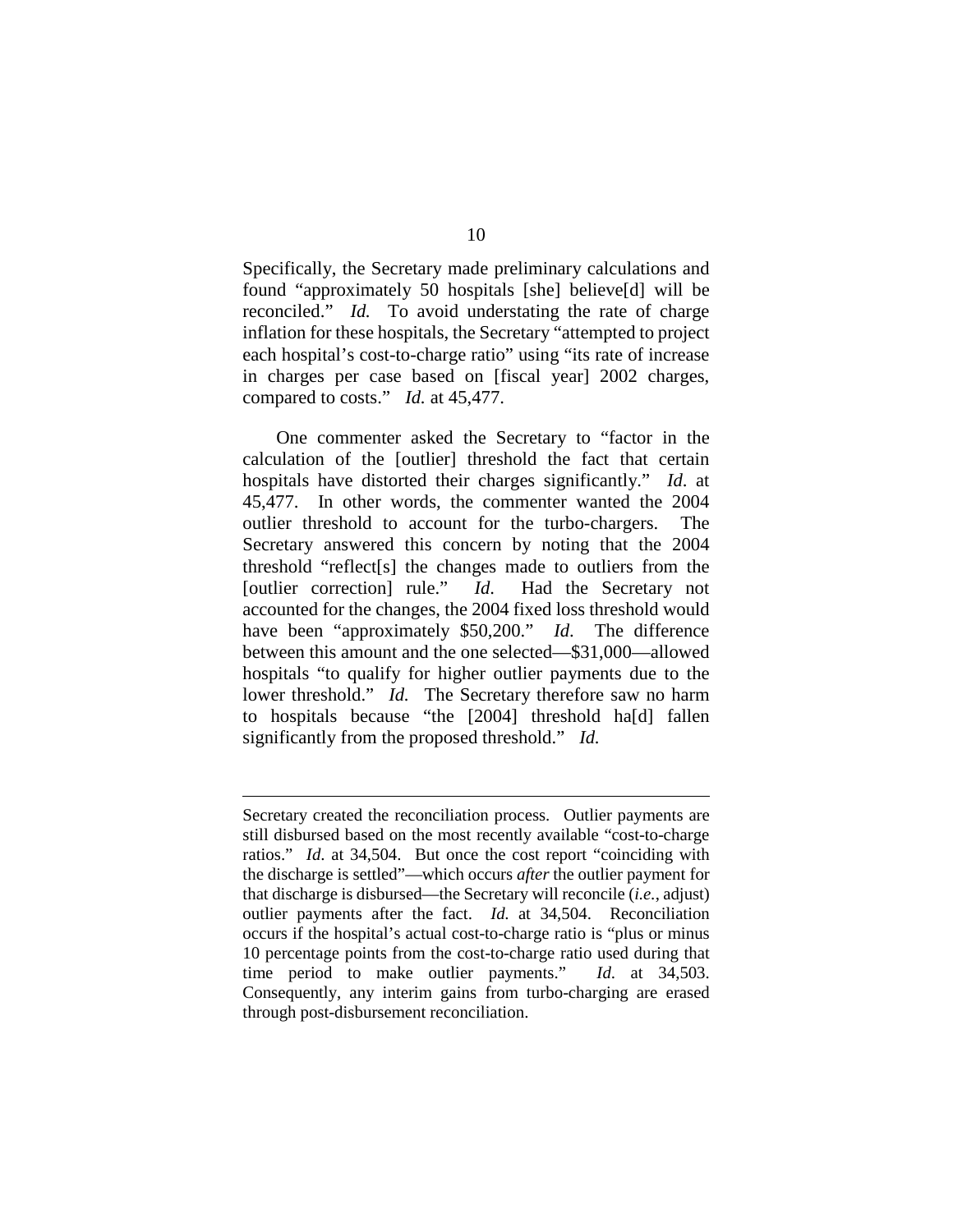In the 2005 rule, the Secretary established that the outlier threshold was to be "equal to the prospective payment rate for the DRG . . . plus \$25,800." 69 Fed. Reg. at 49,278. But she arrived at that threshold only after a number of commenters urged her to adopt a methodology different from the one set forth in the proposed rule. The proposed rule provided that the 2005 outlier threshold was to be the applicable DRG rate "plus \$35,085." *Id.* at 49,276. Some commenters worried that raising the fixed loss threshold from \$31,000 to \$35,085 "would make it more difficult for hospitals to qualify for outlier payments and put them at greater risk when treating high cost cases." *Id*. The Secretary considered these concerns and revised the methodology "in order to calculate the [fiscal year] 2005 outlier thresholds." *Id.* at 49,277. Her revision accounted for the changes in the outlier correction rule and the "exceptionally high rate of hospital charge inflation [*i.e.*, turbo-charging] that is reflected in the data" for 2001, 2002 and 2003. *Id*. The Secretary was unable to anticipate these changes in 2004 because she had "insufficient data" due to the "limited time from the publication of [the outlier correction rule] to the publication" of the 2004 outlier threshold. *Id.*

As she did one year earlier, the Secretary had to "simulate[] payments" for 2005 using past data based on "hospital cost-to-charge ratios." *Id*. But "[i]nstead of using the 2-year average annual rate of change in charges per case" between 2001 and 2003, the Secretary took the "unprecedented step" of using data from the most recent fiscal year. *Id*. This innovation required her to calculate "the 1-year average annual rate of change in charges per case from the first half of [fiscal year] 2003 to the first half of [fiscal year] 2004." *Id*. She believed that these changes would lead to a "more accurate determination of the rate of change in charges per case" between 2003 and 2005. *Id*. The Secretary also decided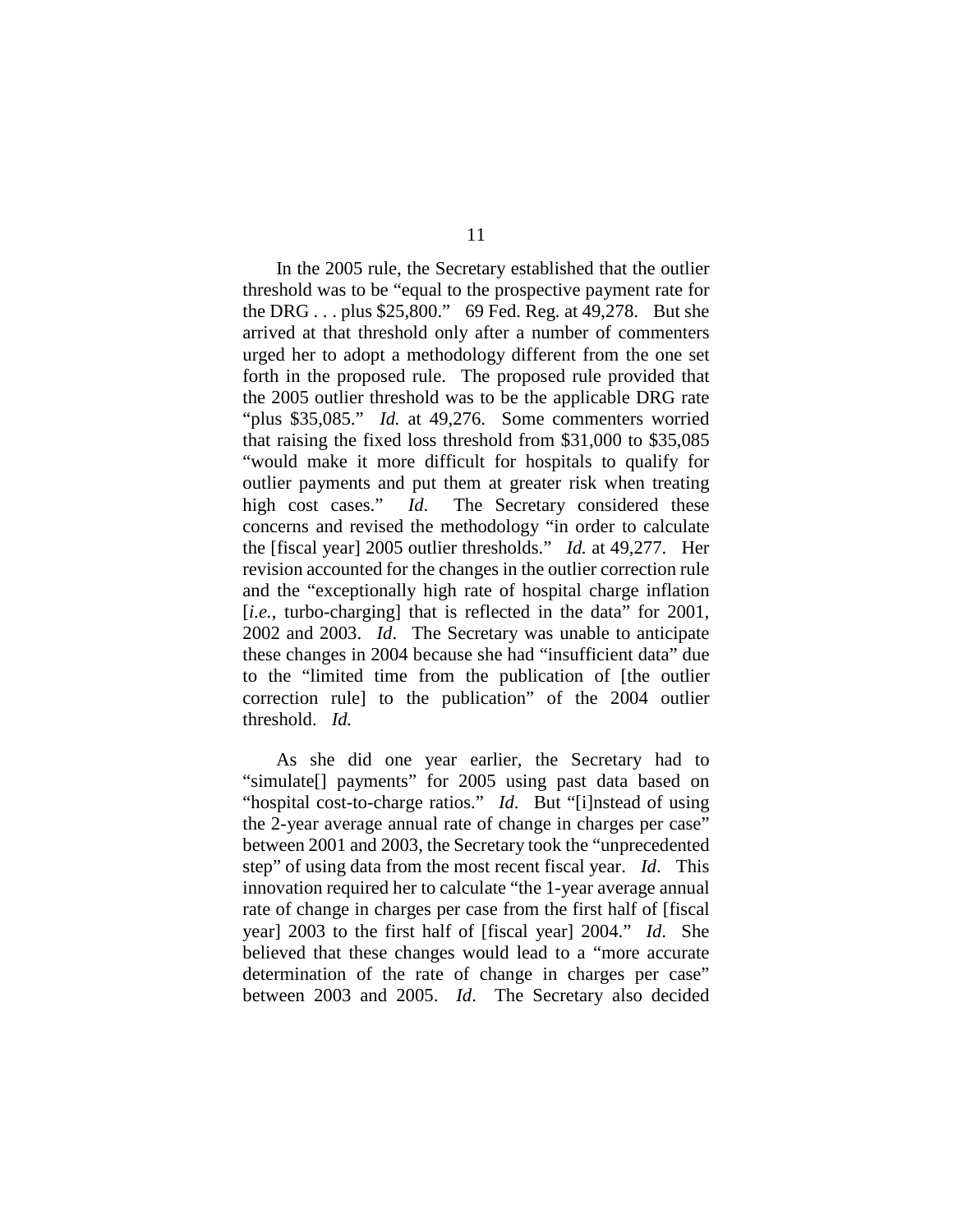there was no need to account for the effect of reconciliation; given the outlier correction rule, she declared, "the majority of hospitals' cost-to-charge ratios will not fluctuate significantly enough . . . to meet the criteria to trigger reconciliation of their outlier payments." *Id.* at 49,278.

For 2006, the Secretary established that the outlier threshold was to be "equal to the prospective payment rate for the DRG . . . plus \$23,600." 70 Fed. Reg. at 47,494. As with the earlier rules, the Secretary had to "simulate payments" for 2006 using past data. *Id.* But she worried that data from 2002 and 2003 was skewed by "the atypically high rate of hospital charge inflation" during that time. *Id.* To ensure the data was not tainted by charge inflation, she opted to calculate the "charge inflation factor based on the first six months of [fiscal year] 2005 relative to [the] same period for [fiscal year] 2004." *Id.* The data for 2004 and 2005 was "taken from the most recent tentatively settled cost reports of hospitals." *Id*. Her choice was significant because the outlier correction rule was in effect for the entire period, meaning that the past data "fully incorporate[d] implementation of the new outlier policy." *Id*.

# **D. PROCEDURAL HISTORY**

DHP asserts that, had the Secretary "established more accurate outlier thresholds for federal fiscal years 2004, 2005 and 2006, [it] would have received substantially more in outlier payments." Compl. ¶ 20. After pursuing administrative remedies for some claims, *see* 42 U.S.C. § 1395*oo*(a), it filed suit in federal district court. The Secretary moved to dismiss the complaint on the grounds of failure to exhaust administrative remedies and failure to state a claim for relief. *See Dist. Hosp. Partners, LP v. Sebelius*, 794 F. Supp. 2d 162, 164 (D.D.C. 2011). The district court dismissed the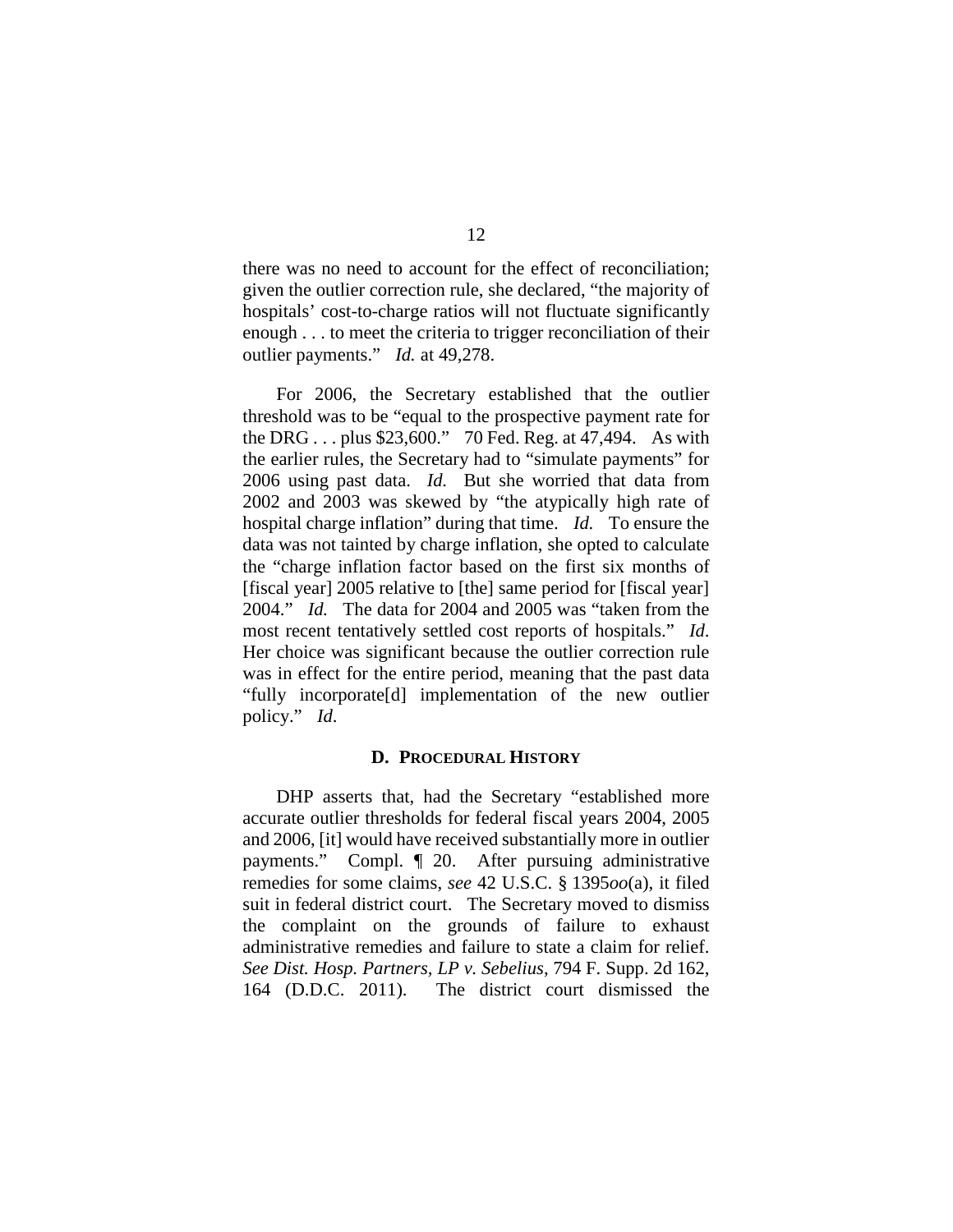unexhausted claims but concluded that the APA challenges to the outlier thresholds should be resolved on summary judgment. *Id.* at 173.

The parties subsequently proceeded to discovery but could not agree on the contents of the administrative record. DHP eventually filed a motion to compel the Secretary to supplement the record. *See Dist. Hosp. Partners, LP v. Sebelius*, 971 F. Supp. 2d 15, 18–19 (D.D.C. 2013). The district court supplemented the 2004 rulemaking record with two documents: (1) a public comment on the 2004 outlier threshold; and (2) a version of the outlier correction rule the Secretary had sent to the Office of Management and Budget (OMB) for review but eventually abandoned. *Id.* at 28, 31. *See generally* Exec. Order No. 12,866 § 6(a)(3)(B)(i), 58 Fed. Reg. 51,735 (Sept. 30, 1993) (requiring agencies taking "significant regulatory action" to send OMB "[t]he text of the draft regulatory action" before publication in the Federal Register). After discovery concluded, the parties cross-moved for summary judgment. *See Dist. Hosp. Partners, LP v. Sebelius*, 973 F. Supp. 2d 1, 5 (D.D.C. 2014). The district court granted summary judgment to the Secretary because she "made reasonable methodological choices in determining the fixed loss thresholds" for 2004, 2005 and 2006. *Id.* DHP timely appealed.

# **II. ANALYSIS**

We review a grant of summary judgment *de novo*. *Deppenbrook v. PBGC*, 778 F.3d 166, 171 (D.C. Cir. 2015). Summary judgment may be granted "if the movant shows that there is no genuine dispute as to any material fact and the movant is entitled to judgment as a matter of law." FED. R. CIV. P. 56(a). "Our inquiry is more nuanced, however, if the dispute involves the review of agency action." *Deppenbrook*,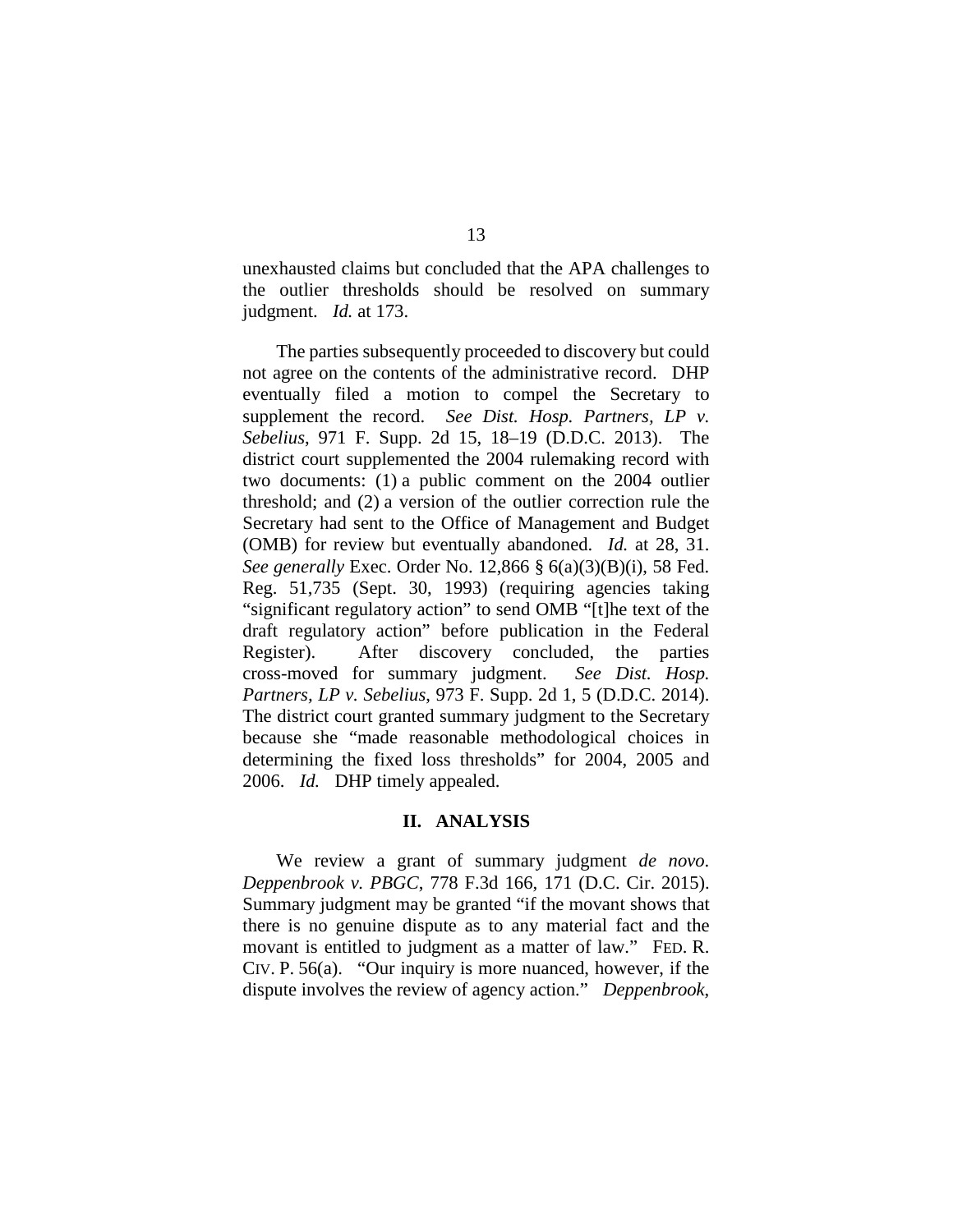778 F.3d at 171. If so, "we review the administrative record" directly and "accord no particular deference to the judgment of the District Court." *Id*. (quotation mark omitted). We will affirm summary judgment for the agency unless it "violated the Administrative Procedure Act by taking action that is 'arbitrary, capricious, an abuse of discretion, or otherwise not in accordance with law.' " *Id*. (quoting 5 U.S.C. § 706(2)). We review the district court's "refusal to supplement the administrative record for abuse of discretion." *Am. Wildlands v. Kempthorne*, 530 F.3d 991, 1002 (D.C. Cir. 2008).

DHP makes three arguments on appeal. First, it claims that the district court should have ordered the Secretary to supplement the administrative record with additional documents. Second, it contends that the Secretary violated the APA by failing to use the best available data. And third, it argues that the outlier thresholds for 2004, 2005 and 2006 were set too high and are therefore arbitrary and capricious. We address each argument in turn.

## **A. SUPPLEMENTING THE ADMINISTRATIVE RECORD**

DHP claims that the district court abused its discretion by not including additional materials in all three rulemaking records. We disagree. $3$ 

In evaluating agency action under the APA, our review must "be based on the full administrative record that was before the Secretary" when she made her decision. *Kempthorne*, 530 F.3d at 1002. To ensure that we review only

<span id="page-13-0"></span>The Secretary also asks us to reverse the district court's decision to supplement the 2004 rulemaking record with the OMB draft outlier correction rule. We decline to do so because the district court did not abuse its discretion in partially supplementing the 2004 rulemaking record.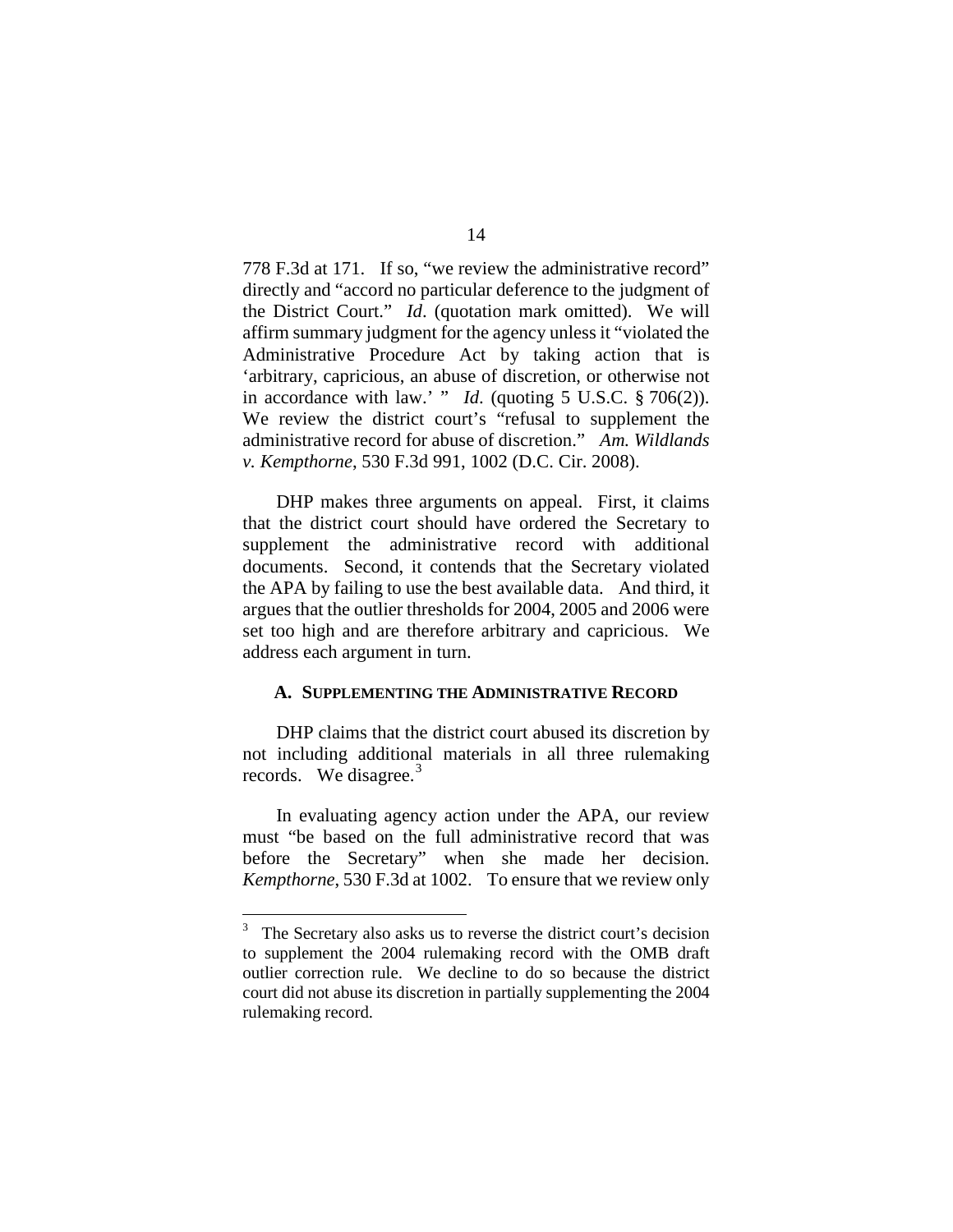those documents that were before the agency, we "do not allow parties to supplement the record unless they can demonstrate unusual circumstances justifying a departure from this general rule." *Id.* (quotation mark omitted). We have identified three "unusual circumstances":

(1) the agency deliberately or negligently excluded documents that may have been adverse to its decision; (2) the district court needed to supplement the record with background information in order to determine whether the agency considered all of the relevant factors*[;](https://a.next.westlaw.com/Link/Document/FullText?findType=Y&serNum=1996099088&originatingDoc=I6fb490124d1111ddb5cbad29a280d47c&refType=RP&originationContext=document&transitionType=DocumentItem&contextData=(sc.UserEnteredCitation))* or (3) the agency failed to explain administrative action so as to frustrate judicial review.

*Id.* (quotation marks, citations and alteration omitted); *see also City of Dania Beach v. FAA*, 628 F.3d 581, 590 (D.C. Cir. 2010) (denying motion to supplement administrative record because "[n]one of these [three] conditions is met").

DHP complains that the district court should have supplemented the administrative record with source data used to approximate cost-to-charge ratios for 2004. But it does not explain—or even *try* to explain—how its request falls into one of the three unusual circumstances elucidated in *Kempthorne*. The Secretary did not frustrate judicial review by saying too little; the 2004 rulemaking explained at length how she calculated cost-to-charge ratios in light of the outlier correction rule. *See* 68 Fed. Reg. at 45,476 (explaining "three steps" used to calculate "updated cost-to-charge ratios"). Nor does the source data constitute critical background information. *See James Madison Ltd. ex rel. Hecht v. Ludwig*, 82 F.3d 1085, 1095–96 (D.C. Cir. 1996) (unnecessary to supplement administrative record with underlying source documents because record contained "detailed memoranda describing the [agency's] findings and recommendations"). DHP has also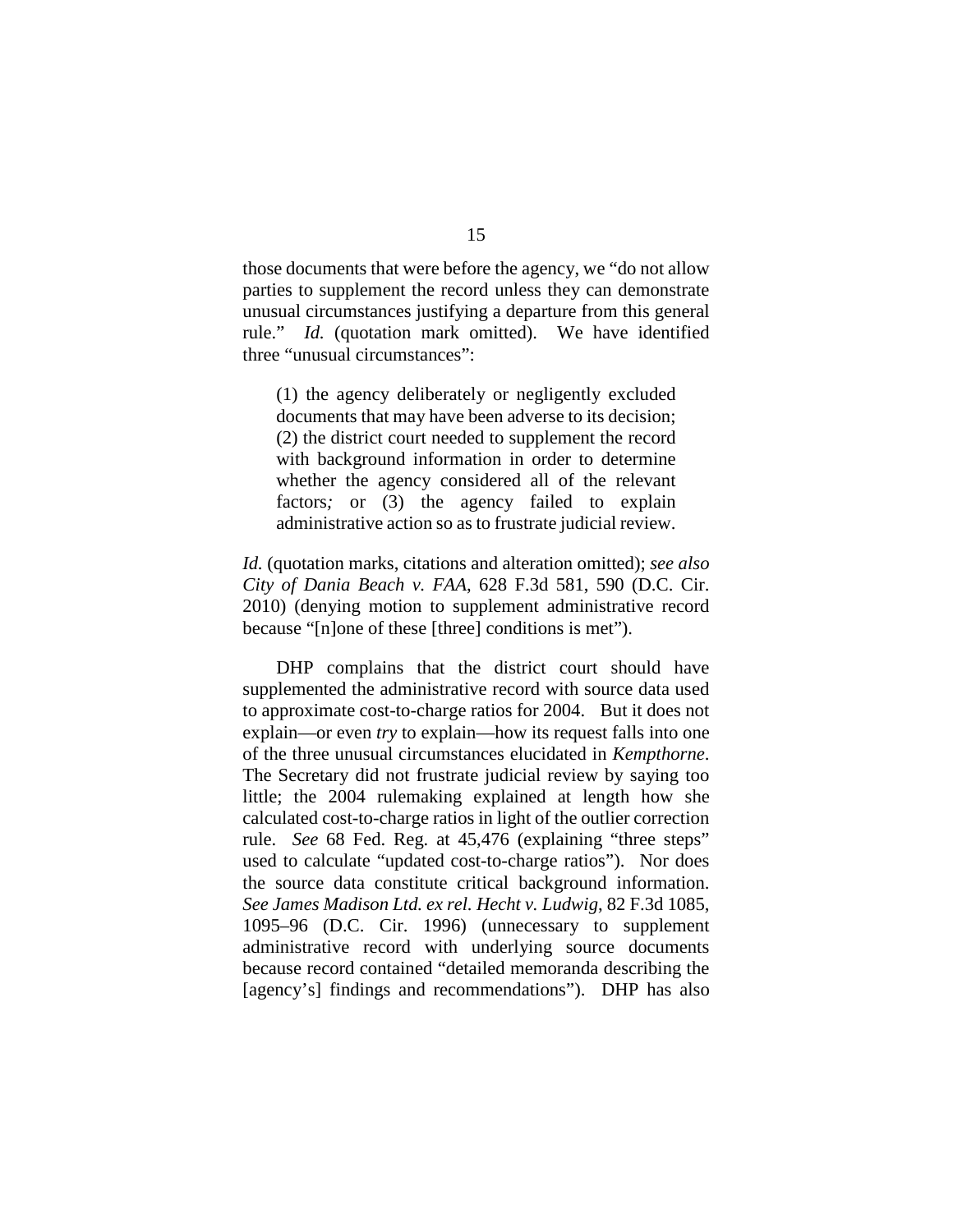failed to establish that this source data was deliberately or negligently excluded by the Secretary. Meeting this exception requires a "strong showing of [agency] bad faith" and the "conclusory statements" in DHP's brief "fall far short" of that high threshold. *Id*. at 1095 (quotation mark omitted).

DHP next argues that the district court should have supplemented the administrative record with the "trimmed" version of hospital charge data. Appellants' Br. 55. It says that the trimmed data is different from the "complete data sets" the Secretary provided to the public, which allegedly left it in the dark as to how the Secretary in fact calculated cost-to-charge ratios. *Id.* DHP is wrong: "[T]he process of 'trimming' involved neither the modification of the [data] files currently in the administrative record, nor the creation of new [data] files not in the record." *Dist. Hosp. Partners*, 971 F. Supp. 2d at 25. Moreover, the trimmed files are similar to source data and therefore are neither background information nor material that is needed because the agency failed to explain itself. *See James Madison*, 82 F.3d at 1095–96. Again, DHP makes no showing that the exclusion of the trimmed files was done in bad faith.

DHP's final claim is that the administrative record should have been supplemented with the congressional testimony of a former HHS official.<sup>[4](#page-15-0)</sup> This material also fails to fall within one of *Kempthorne*'s three exceptions. We are not reviewing

<span id="page-15-0"></span> <sup>4</sup> Although DHP also asserts that the district court should have supplemented the 2005 and 2006 rulemaking records with the OMB draft, its argument on this point consists of only one sentence in its opening brief and is therefore forfeited. *See Bryant v. Gates*, 532 F.3d 888, 898 (D.C. Cir. 2008) (appellant forfeited argument supported by "only [a] single, conclusory statement" in opening brief).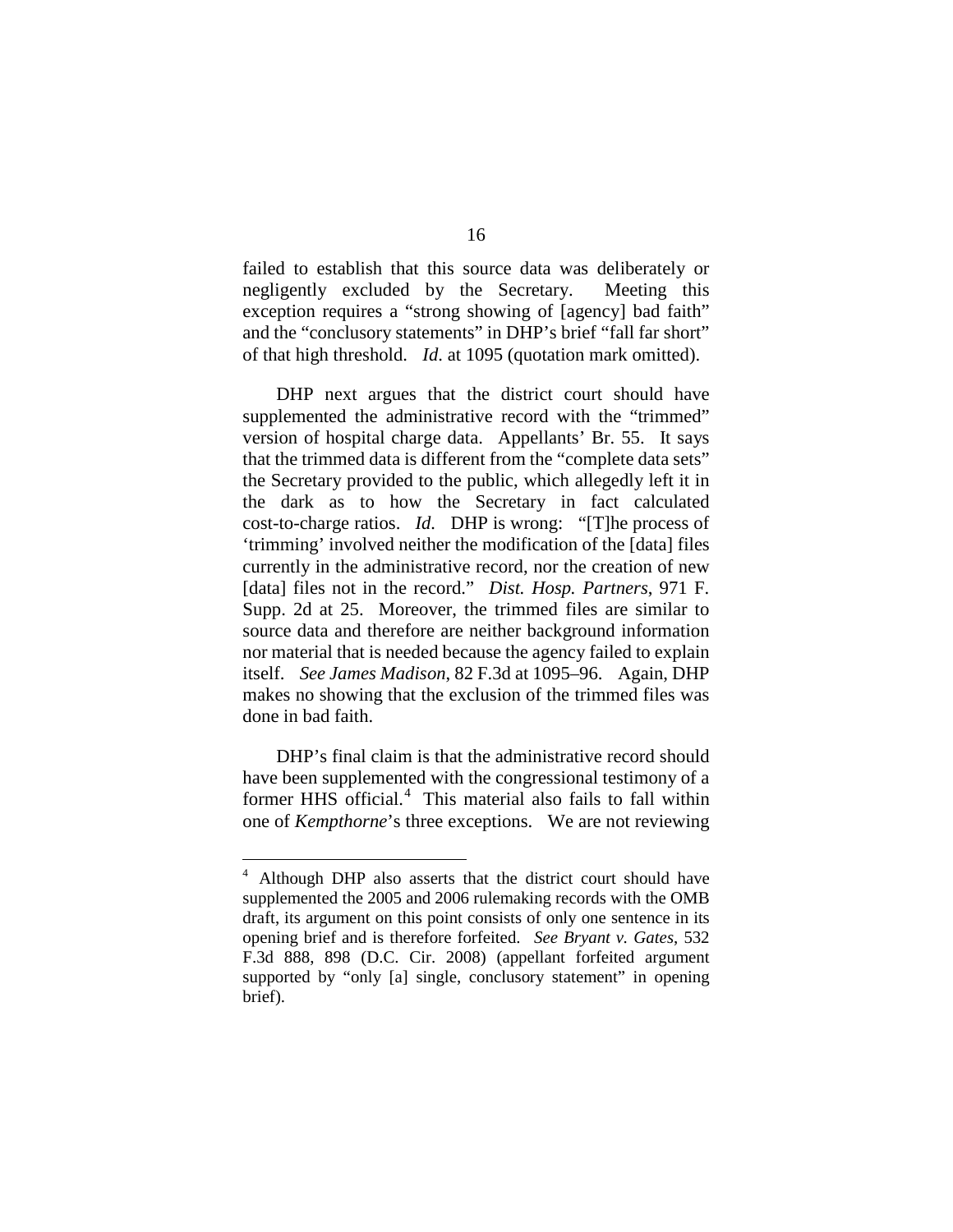agency rules that say so little they "frustrate judicial review" and the congressional testimony is not "background information" that illustrates the Secretary's decision-making. *Kempthorne*, 530 F.3d at 1002. Nor was this document excluded in bad faith because it was *not* withheld: As the Secretary points out, the testimony is a "matter of public record." Appellee's Br. 55.

Accordingly, the district court did not abuse its discretion in limiting supplementation to the 2004 rulemaking record with only the draft rule sent to OMB and a 2004 public comment.

## **B. USING THE BEST AVAILABLE DATA**

DHP asserts that the Secretary was obligated to use the best available data in formulating the outlier thresholds for 2004, 2005 and 2006. While some statutes require an agency to use the best available data when taking certain action, $5$  DHP has not identified a similar statute constraining the Secretary's discretion in setting outlier thresholds. DHP also claims that the Secretary herself required the agency to always use the best available data. *See* 65 Fed. Reg. 47,026, 47,038 (Aug. 1, 2000). But she simply noted that she "use[s] the best available cost reporting data" for a specific calculation, *id*., but did not impose as a freestanding regulatory obligation the use of the best available data in every rulemaking.

<span id="page-16-0"></span> $5$  *See, e.g.*, 16 U.S.C. § 1533(b)(1)(A) (Interior Secretary must use "the best scientific and commercial data available to him" in determining "whether any species is an endangered species or a threatened species"); 42 U.S.C. § 13256(b) (Energy Secretary must prepare "technical and policy analysis" on alternative fuels "based on the best available data and information obtainable by the Secretary").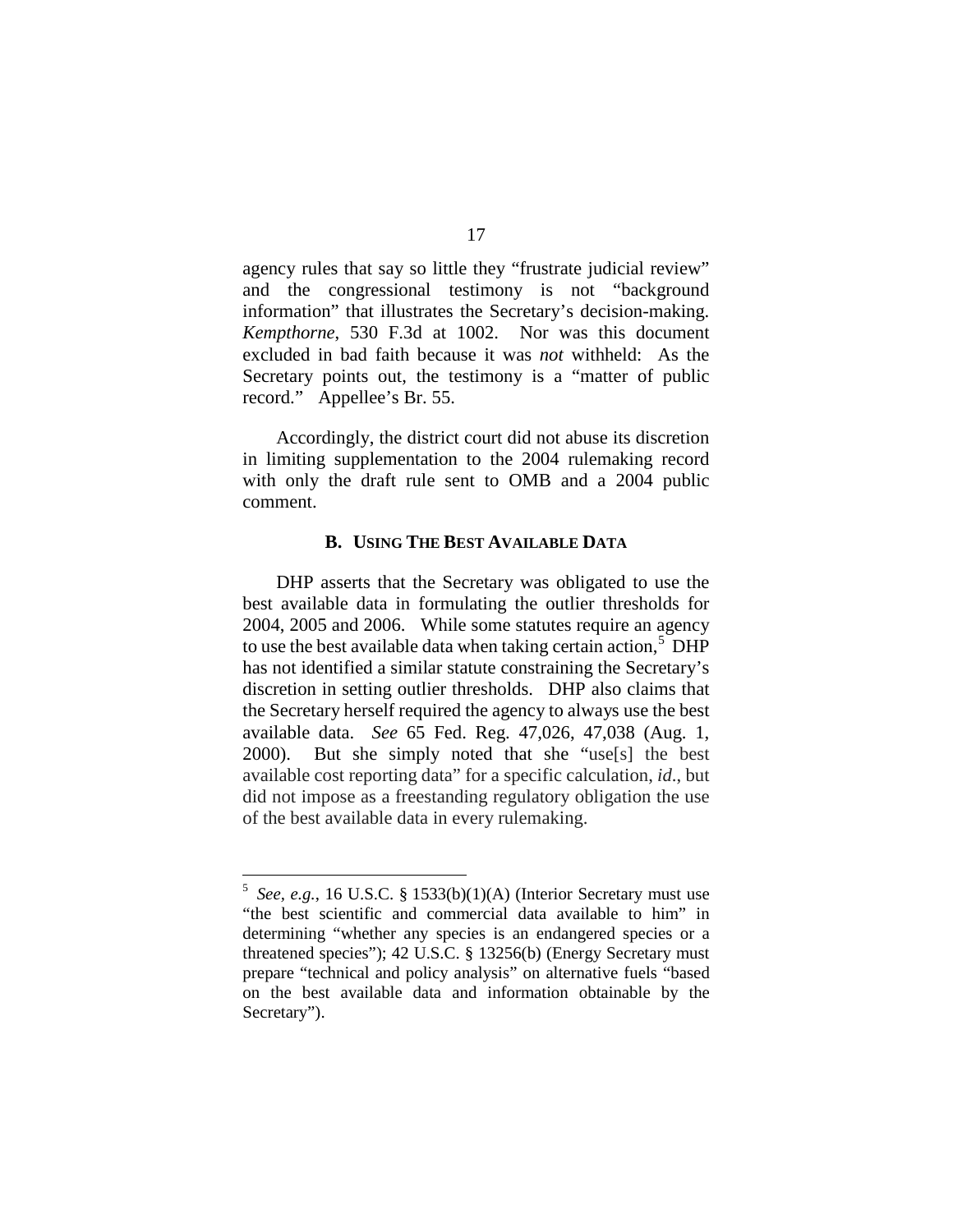DHP attempts to resuscitate its claim by arguing that, in *Gas Appliance Manufacturers Ass'n, Inc. v. DOE* (*GAMA*), 998 F.2d 1041 (D.C. Cir. 1993), we imposed a generic obligation on agencies to always use the best available data. DHP is in error. Nowhere in *GAMA* did we require agencies to collect and use only the best available data. Instead, we reversed the Energy Department's decision because it was not adequately explained. *Id.* at 1046–48, 1049–51. We also rejected a specific calculation Energy had made because it did not explain why it used two different data sets for the same inquiry. *Id.* at 1048. But far from imposing a best-available-data obligation on all agencies, *GAMA* was simply a routine APA case in which we found the challenged agency action arbitrary and capricious. *See NRDC v. Daley*, 209 F.3d 747, 752 (D.C. Cir. 2000).

To be clear, agencies do *not* have free rein to use inaccurate data. An agency is required to "examine *the relevant data* and articulate a satisfactory explanation for its action including a rational connection between the facts found and the choice made." *Motor Vehicle Mfrs. Ass'n v. State Farm Mut. Auto. Ins. Co.*, 463 U.S. 29, 43 (1983) (emphasis added; quotation mark omitted). If an agency fails to examine the relevant data—which examination could reveal, *inter alia*, that the figures being used are erroneous—it has failed to comply with the APA. Moreover, an agency cannot "fail[] to consider an important aspect of the problem" or "offer[] an explanation for its decision that runs counter to the evidence" before it. *Id.* These requirements underscore that an agency cannot *ignore* new and better data. *See Catawba Cnty., NC v. EPA*, 571 F.3d 20, 46 (D.C. Cir. 2009) (agencies "have an obligation to deal with newly acquired evidence in some reasonable fashion"); *see also New Orleans v. SEC*, 969 F.2d 1163, 1167 (D.C. Cir. 1992) ("an agency's reliance on a report or study without ascertaining the accuracy of the data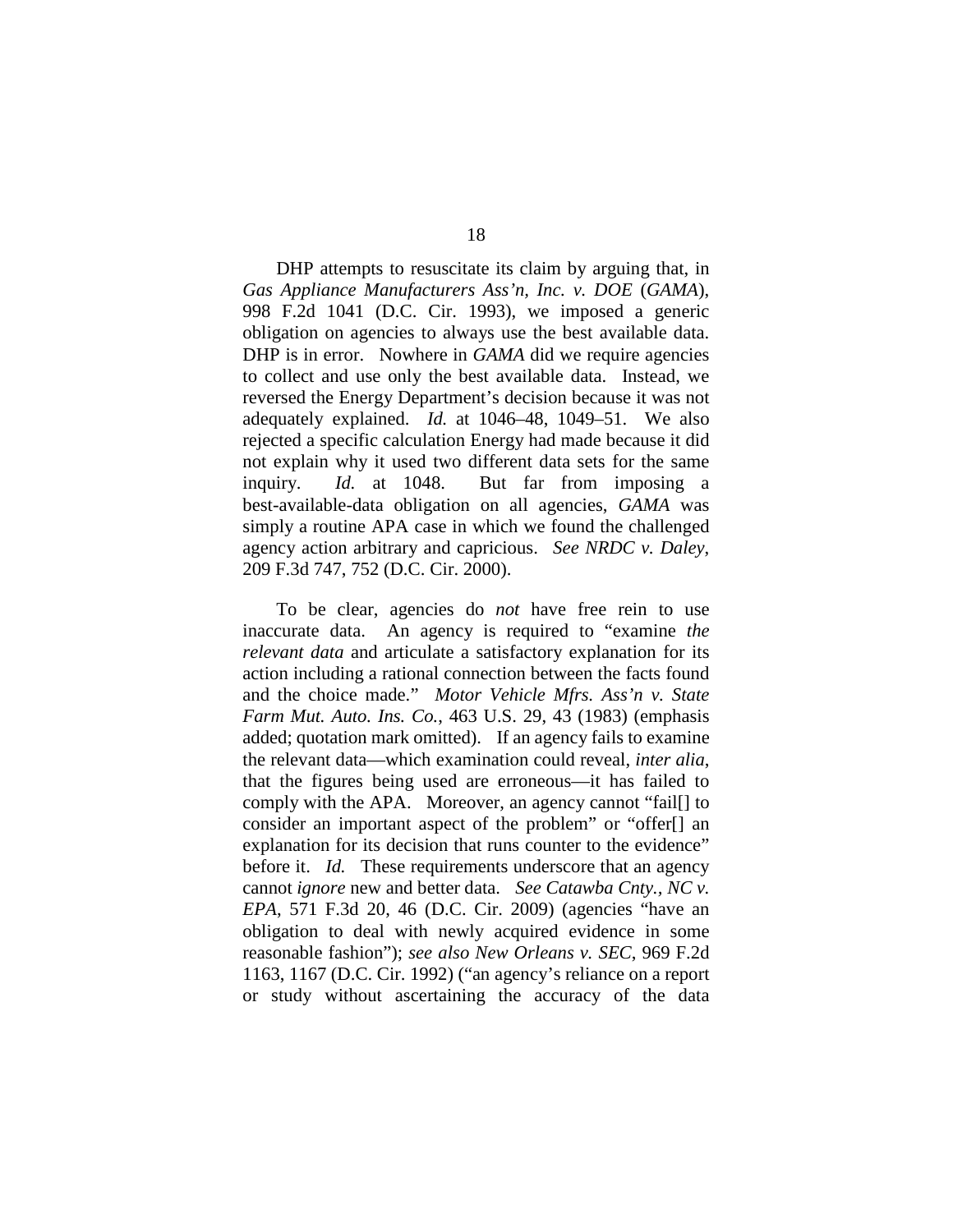contained in the study or the methodology used to collect the data is arbitrary" (quotation mark omitted)).

Whether an agency has arbitrarily used deficient data depends on the specific facts of a particular case, as "the parameters of the arbitrary and capricious standard of review will vary with the context of the case." *WWHT, Inc. v. FCC*, 656 F.2d 807, 817 (D.C. Cir. 1981) (quotation marks omitted); *see also Maggard v. O'Connell*, 671 F.2d 568, 571 (D.C. Cir. 1982) ("the concept of arbitrary and capricious review defies generalized application and must be contextually tailored" (quotation marks omitted)).It is to that inquiry we now turn.

## **C. SETTING THE OUTLIER THRESHOLDS**

DHP contends that the Secretary acted arbitrarily and capriciously by setting the outlier thresholds too high in 2004, 2005 and 2006. Because the Secretary dealt with different considerations in each rulemaking, we discuss them separately.

## **1. The 2004 Rule**

The Secretary established that the 2004 outlier threshold was the applicable DRG rate "plus \$31,000." 68 Fed. Reg. at 45,477. As discussed above, the Secretary selected this number by first simulating 2004 outlier payments using data from 2002. *Id*. at 45,476. She inflated the 2002 data using "the 2-year average annual rate of change in charges per case" between 2000 and 2002, which calculation was made from all hospitals' "cost-to-charge ratios." *Id.* And she accounted for the effects of reconciliation by identifying "approximately 50 [turbo-charging] hospitals" that were likely to be reconciled. *Id*. For each of the 50 hospitals, the Secretary sought to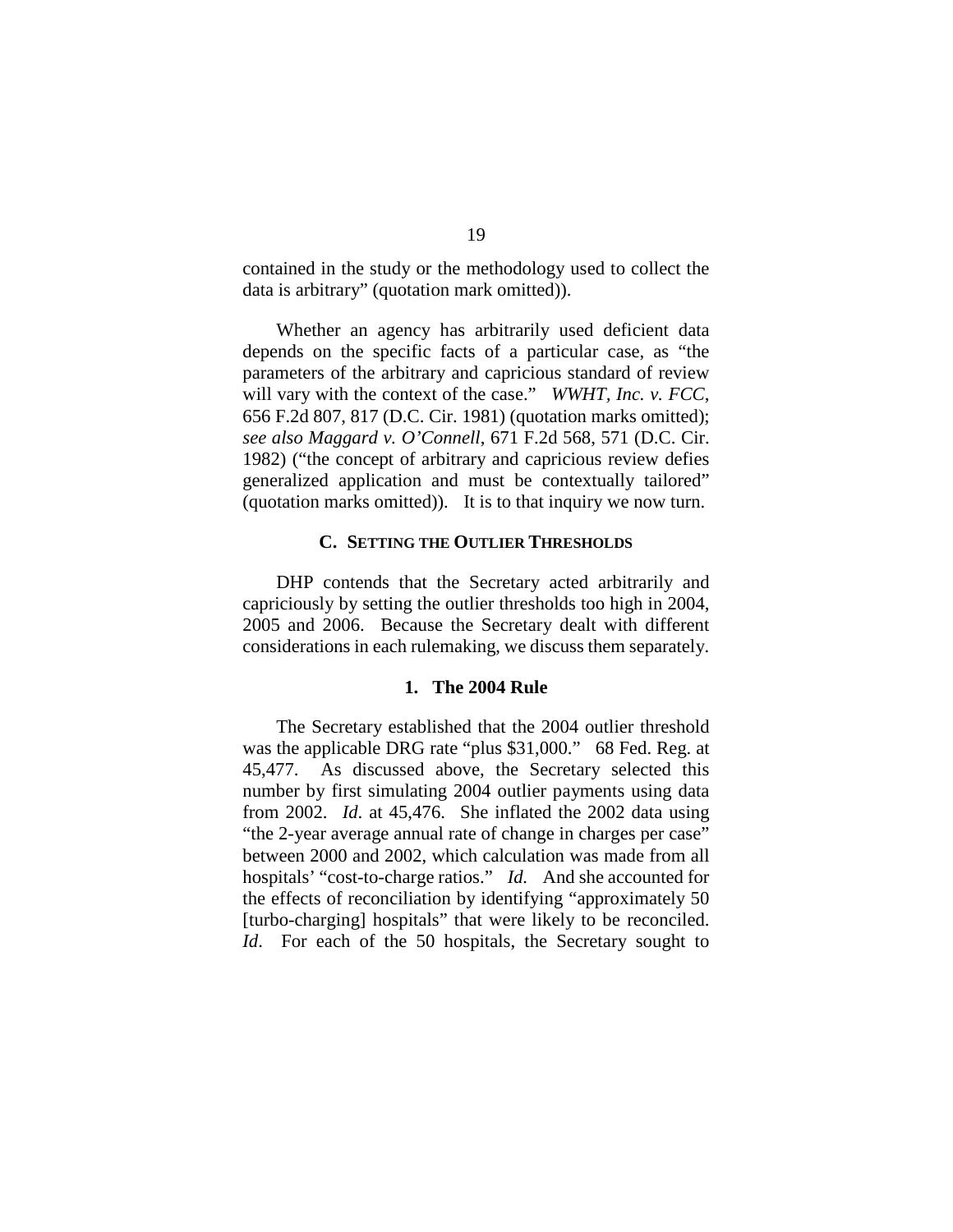project its "cost-to-charge ratio based on its rate of increase in charges per case" in  $2002$ .<sup>[6](#page-19-0)</sup> *Id*. at 45,477.

DHP argues that the Secretary, in calculating the charge inflation factor, should have excluded the data from the 123 turbo-charging hospitals identified in the NPRM. The Secretary excluded them in the OMB draft rule and DHP faults the Secretary for not explaining why she changed course in the 2004 rulemaking and opted to *include* turbo-chargers' data. But, as already noted, HHS abandoned the OMB draft rule and never published it in the Federal Register. Relying on the OMB draft rule to impugn the 2004 rulemaking, then, presents a problem. The Supreme Court recently iterated that "federal courts ordinarily are empowered to review only an agency's *final* action." *Nat'l Ass'n of Home Builders v. Defenders of Wildlife*, 551 U.S. 644, 659 (2007). Deviations from a

<span id="page-19-0"></span>At oral argument, counsel for DHP intimated that the charge inflation factor and cost-to-charge ratios come from two different datasets. Oral Arg. Tr. at 11–12, 14–15, 38. Because this data is separate, DHP asserted, the Secretary could make adjustments to one group but not the other. We do not believe the intimation is supported by the record. In each rulemaking, the Secretary specified that she derived the charge inflation factor from the cost-to-charge ratios for individual hospitals. *See* 70 Fed. Reg. at 47,494 (Secretary calculated "a charge inflation factor of 14.94 percent . . . us[ing] updated cost-to-charge ratios from the March 2005 update" of hospital files); 69 Fed. Reg. at 49,277 ("[t]he 1-year average annual rate of change in charges per case . . . was 8.9772 percent, or 18.76 percent over 2 years. As discussed above, *as we have done in the past, we used hospital cost-to-charge ratios*" from hospital files (emphasis added)); 68 Fed. Reg. at 45,476 (charge inflation factor is derived from "the 2-year average annual rate of change in charges per case" and is based on "cost-to-charge ratios" from hospital files). Accordingly, any adjustment to cost-to-charge ratios is reflected in the charge inflation factor.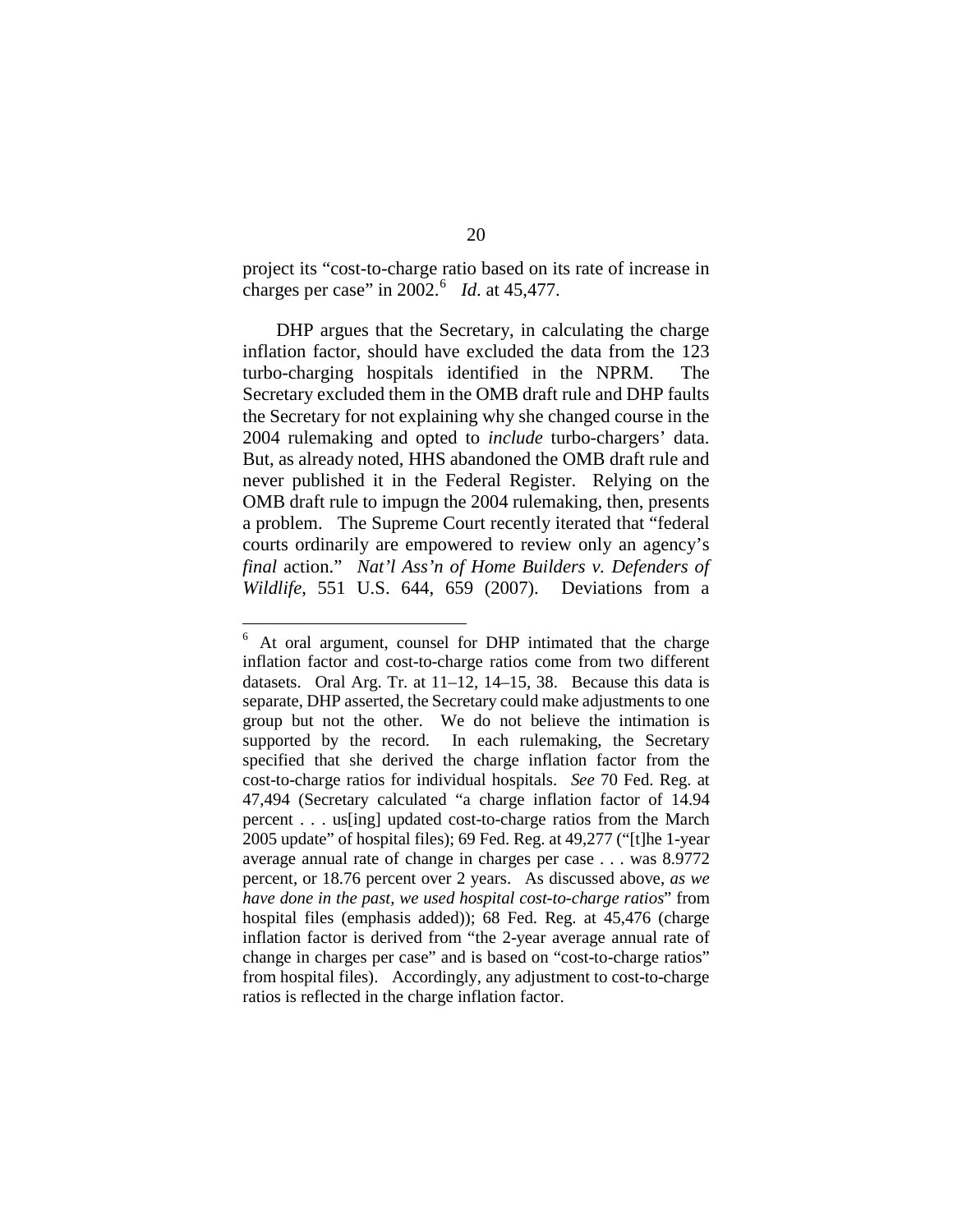"preliminary determination" that was subsequently "overruled at a higher level . . . does not render the decisionmaking process arbitrary and capricious." *Id*. It is true, of course, that an agency cannot "depart from a prior policy *sub silentio* or simply disregard rules that are still on the books." *FCC v. Fox Television Stations, Inc.*, 556 U.S. 502, 515 (2009). But this principle is inapplicable here—the OMB draft was never "on the books" in the first place. *Id*.

We held as much in *Kennecott Utah Copper Corp. v. DOI*, 88 F.3d 1191 (D.C. Cir. 1996). That case involved, among other things, draft regulations that were sent by a Department of Interior (Interior) official to the Office of the Federal Register (OFR) for publication. *Id.* at 1200. Before they were published, however, Interior switched course and withdrew the draft from publication. *Id.* at 1200–01. Interior then proposed and eventually published a new set of regulations. *Id*. at 1201. Certain *Kennecott* petitioners challenged the published regulations because they supposedly "repealed and modified" the never-published draft regulations without a new round of notice and comment. *Id*. at 1207. We disagreed and held that the published regulations did not "repeal or modify" anything because the draft "never became a binding rule requiring repeal or modification." *Id*. at 1208. The APA requires notice and comment only when "formulating, amending, or repealing a rule," 5 U.S.C. § 551(5), and the "agency was in no sense 'formulating' a rule" by "discarding" the earlier draft, *Kennecott*, 88 F.3d at 1209.

Nevertheless—and without regard to the OMB draft—we believe that the Secretary's promulgation of the 2004 outlier threshold violated the APA. In the NPRM—a formal agency document that was published in the Federal Register—the Secretary identified 123 turbo-charging hospitals. 68 Fed. Reg. at 10,423–24. The 123 hospitals reported adjusted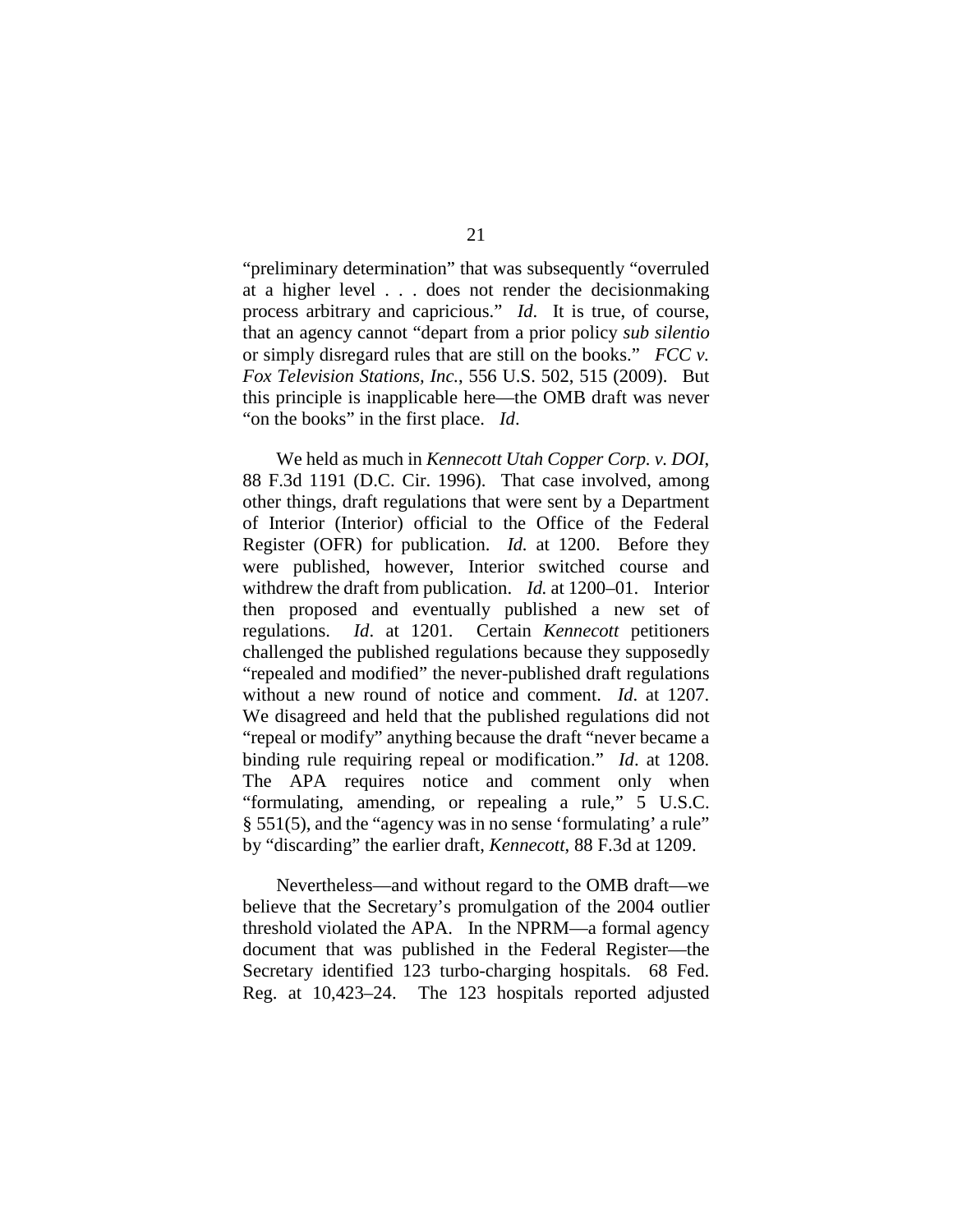charges that "increased at a rate at or above the 95th percentile rate of charge increase for all hospitals" between 1999 and 2001. *Id*. at 10,423. The Secretary also noted that the 123 hospitals were the principal beneficiaries of the outlier payment system: Their "mean rate of increase in charges was 70 percent" for that two-year period while their cost-to-charge ratios "declined by only 2 percent." *Id*. at 10,424.

The 123 hospitals are nowhere to be found in the 2004 rulemaking. Granted, the Secretary identified 50 hospitals "that have been consistently overpaid recently for outliers." 68 Fed. Reg. at 45,476. But she did not explain how the 50 hospitals differed from the 123 she identified in the NPRM. This unexplained inconsistency is significant because factoring in the outlier correction rule "resulted in a *substantial* reduction in the outlier threshold from the proposed level." *Id.* at 45,477 (emphasis added). The changes, in fact, caused the actual 2004 fixed loss threshold to fall from \$50,200 in the proposed rule to \$31,000 in the final rule. *Id.* Had the Secretary accounted for more turbo-charging hospitals in the 2004 rule, perhaps the 2004 outlier threshold would have been even lower. Or perhaps not. Either way, we have no way to know for sure because there was scarcely a word about the 123 turbo-chargers in the 2004 rule.<sup>[7](#page-21-0)</sup>

<span id="page-21-0"></span>Although the NPRM was not technically part of the 2004 rulemaking record, it was sufficiently similar to, and contemporaneous with, the 2004 rulemaking as to require the Secretary to explain inconsistencies in the data. *See Portland Cement Ass'n v. EPA*, 665 F.3d 177, 187 (D.C. Cir. 2011) (agency must account for and explain changes that affect "a contemporaneous and closely related rulemaking"); *Ala. Power Co. v. FCC*, 773 F.2d 362, 371 (D.C. Cir. 1985) (noting that agency adopted "inconsistent" principles in different but related orders and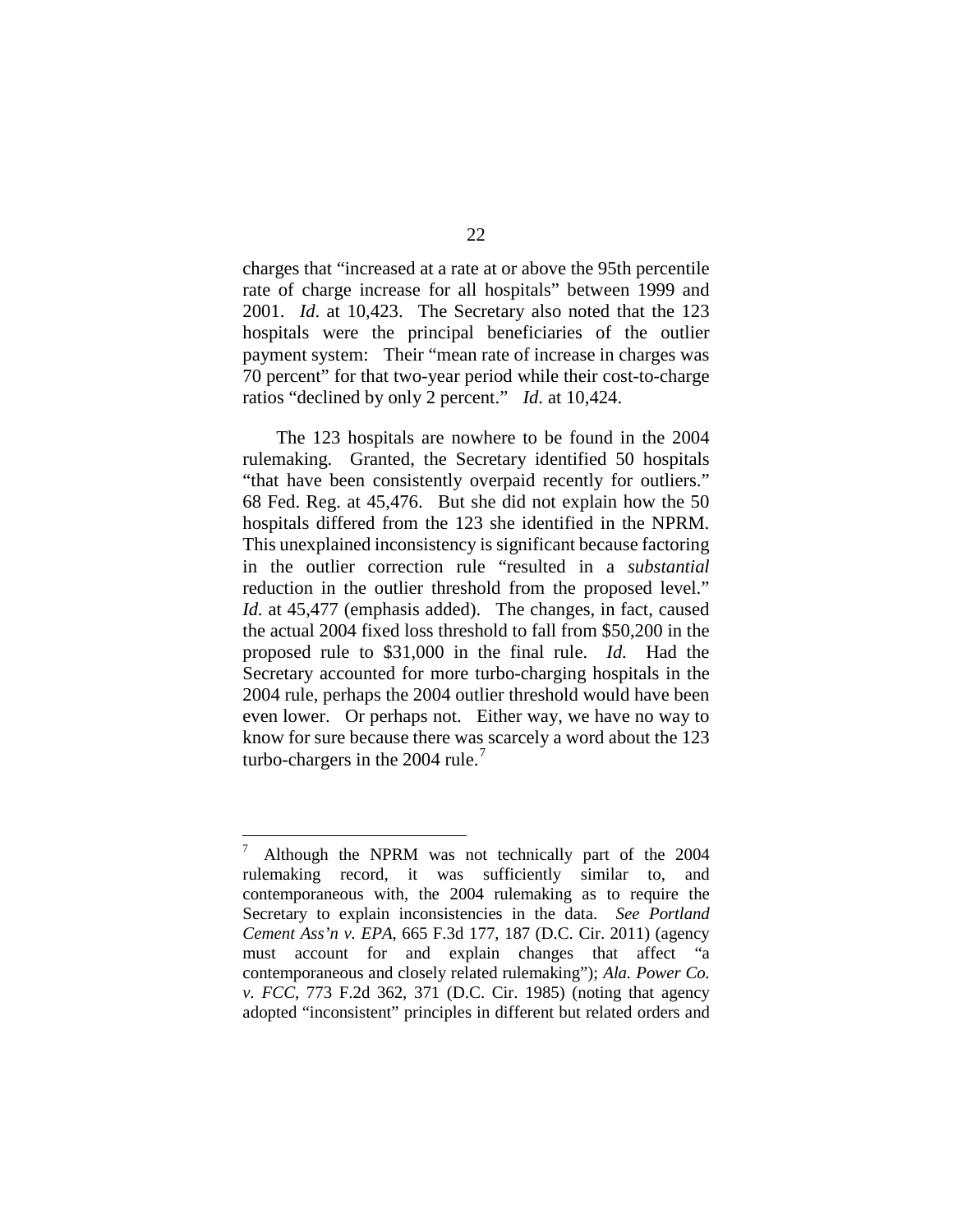Our conclusion follows naturally from the Supreme Court's holding in *State Farm*. There, the Court stated that an agency "must examine *the relevant data* and articulate a *satisfactory explanation for its action* including a rational connection between the facts found and the choice made." 463 U.S. at 43 (emphases added; quotation mark omitted). The Secretary failed to do so here. She identified only 50 turbo-charging hospitals despite that figure being "counter to the evidence" before her, *id*., namely the 123 hospitals in the NPRM. The inconsistency went unresolved in the 2004 rulemaking because the Secretary never discussed it. We have often declined to affirm an agency decision if there are unexplained inconsistencies in the final rule. *See, e.g.*, *Engine Mfrs. Ass'n v. EPA*, 20 F.3d 1177, 1182 (D.C. Cir. 1994) (noting that "unexplained inconsistency" in final rule was "not reasonable"); *Gulf Power Co. v. FERC*, 983 F.2d 1095, 1101 (D.C. Cir. 1993) ("[W]hen an agency takes inconsistent positions . . . it must explain its reasoning."); *General Chem. Corp. v. United States*, 817 F.2d 844, 846 (D.C. Cir. 1987) (agency action was arbitrary and capricious because its analysis was "internally inconsistent and inadequately explained"). Nor do we uphold agency action if it fails to consider "significant and viable and obvious alternatives." *Nat'l Shooting Sports Found., Inc. v. Jones*, 716 F.3d 200, 215 (D.C. Cir. 2013) (quotation marks omitted). The analysis of the 123 turbo-charging hospitals identified in the NPRM was a significant and obvious alternative to the 50 hospitals the Secretary ultimately considered in the 2004 final rule.

The Secretary maintains that she had no obligation to explain the inconsistency given our holding in *Bell Atlantic Telephone Cos. v. FCC*, 79 F.3d 1195 (D.C. Cir. 1996). But

 $\overline{a}$ 

remanding to agency for further explanation "[i]n light of this unexplained inconsistency").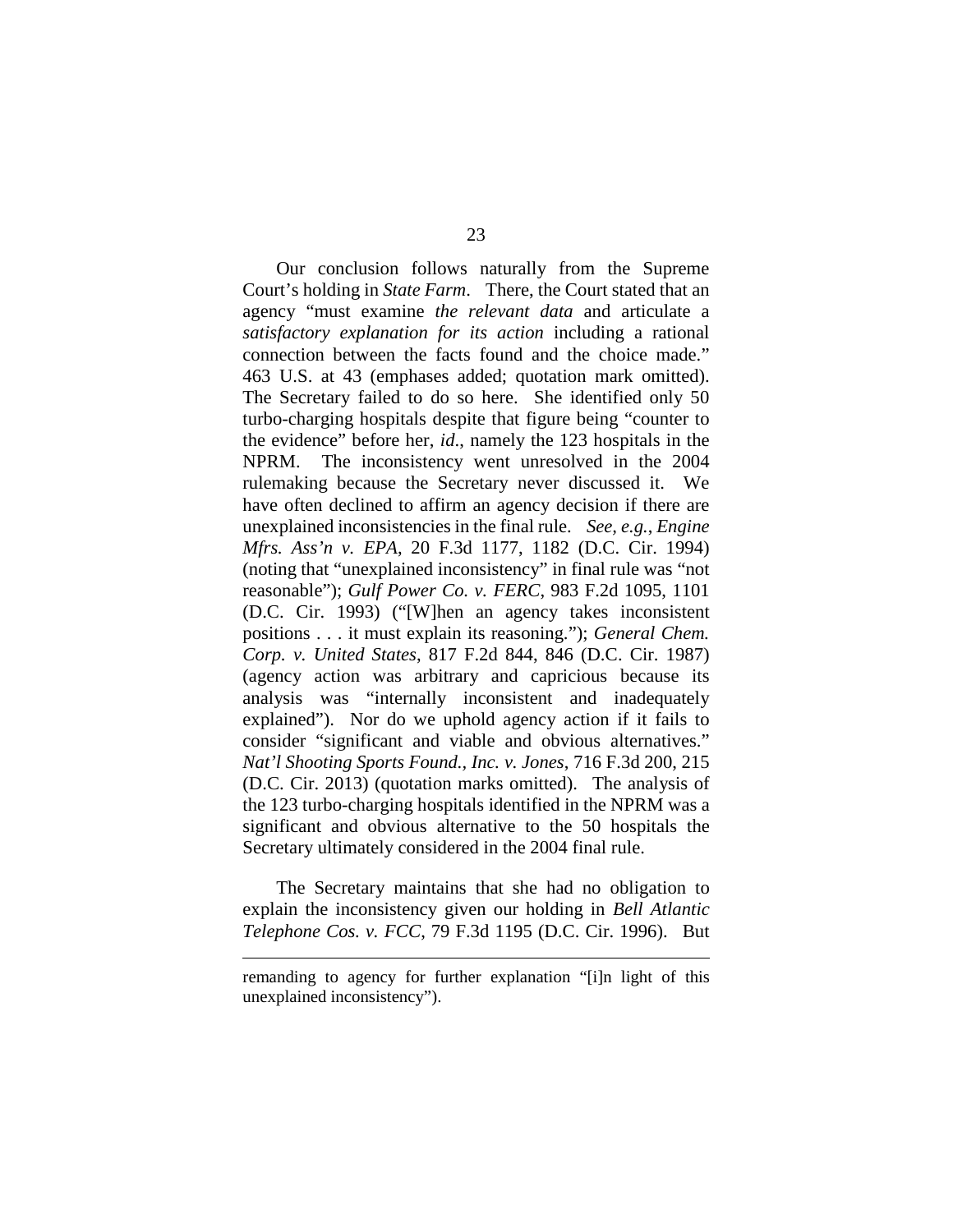our holding there is off point. In *Bell Atlantic*, the FCC was required by regulations to set a price cap for telephone carriers that included an offset based on "productivity growth" in the telecommunications industry. *Id*. at 1198. In a 1990 order, the Commission included data from a controversial study and arrived at a productivity offset that was relatively low. *See id.* at 1200. Then, in 1995, the Commission reversed course and excluded the data from that same study, which led to a higher productivity offset. *Id*. at 1200–01. We held that it was reasonable for "[o]ne Commission . . . to include a suspicious data point because it was relevant, [and] a later Commission . . . to exclude a relevant data point because it was suspicious." *Id.* at 1203 (first alteration in original). Neither decision should "be viewed as more rational" than the other. *Id*.

The same circumstances do not exist here. In *Bell Atlantic*, the later Commission acknowledged the inclusion of suspect data in the past and explained why it decided to exclude that information in calculating the 1995 price cap. *Id.* at 1200–03. In the 2004 rulemaking, however, the Secretary never even *acknowledged* the possibility of excluding the 123 turbo-charging hospitals from the dataset. Her muteness makes *Bell Atlantic* inapposite. Indeed, as we explained in that case: "Everyone agrees that an agency's change of mind does not itself render the agency's action arbitrary. What matters is the Commission's *explanation for its decision*." *Id*. at 1202 (emphasis added; citations omitted).

The Secretary also claims that our deferential standard of review tilts in favor of upholding the 2004 outlier threshold. We have stated that "in framing the scope of review, the court takes special note of the tremendous complexity of the Medicare statute. That complexity adds to the deference which is due to the Secretary's decision." *Methodist Hosp. of Sacramento v. Shalala*, 38 F.3d 1225, 1229 (D.C. Cir. 1994).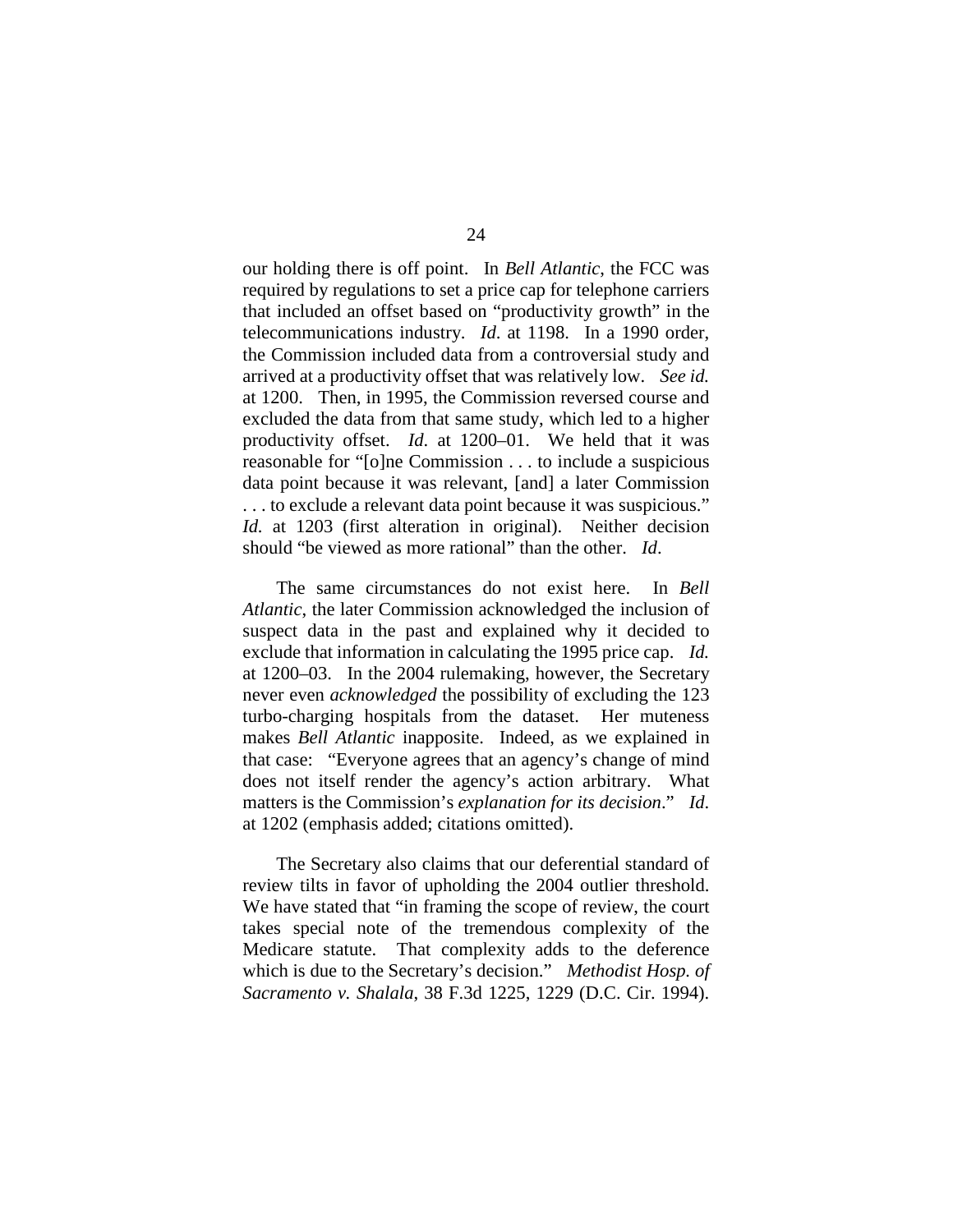We do not retreat from that statement. The Secretary's task of collecting and analyzing hospital charge data remains challenging. And when agency decisions "involve complex judgments about sampling methodology and data analysis that are within the agency's technical expertise," they receive "an extreme degree of deference." *Alaska Airlines, Inc. v. TSA*, 588 F.3d 1116, 1120 (D.C. Cir. 2009). But our deference "is not unlimited" and we will remand to the agency if it fails to apply its "expertise in a reasoned manner." *Cape Cod Hosp.*, 630 F.3d at 206.

Having decided that the Secretary's explanation is insufficient, the question becomes one of remedy. "If the record before the agency does not support the agency action . . . the proper course, except in rare circumstances, is to remand to the agency for additional investigation or explanation." *Fla. Power & Light Co. v. Lorion*, 470 U.S. 729, 744 (1985). We have likewise held that "bedrock principles of administrative law preclude us from declaring definitively that [the Secretary's] decision was arbitrary and capricious without first affording her an opportunity to articulate, if possible, a better explanation." *Cnty. of L.A.*, 192 F.3d at 1023; *see also New York v. Reilly*, 969 F.2d 1147, 1153 (D.C. Cir. 1992) (remanding "for more reasoned decisionmaking" because agency failed to "adequately explain" its final rule). We follow that well-worn path here and remand to the Secretary for additional explanation. On remand, the Secretary should explain why she corrected for only 50 turbo-charging hospitals in the 2004 rulemaking rather than for the 123 she had identified in the NPRM. She should also explain what additional measures (if any) were taken to account for the distorting effect that turbo-charging hospitals had on the dataset for the 2004 rulemaking. And if she decides that it is appropriate to recalculate the 2004 outlier threshold, she should also decide what effect (if any) the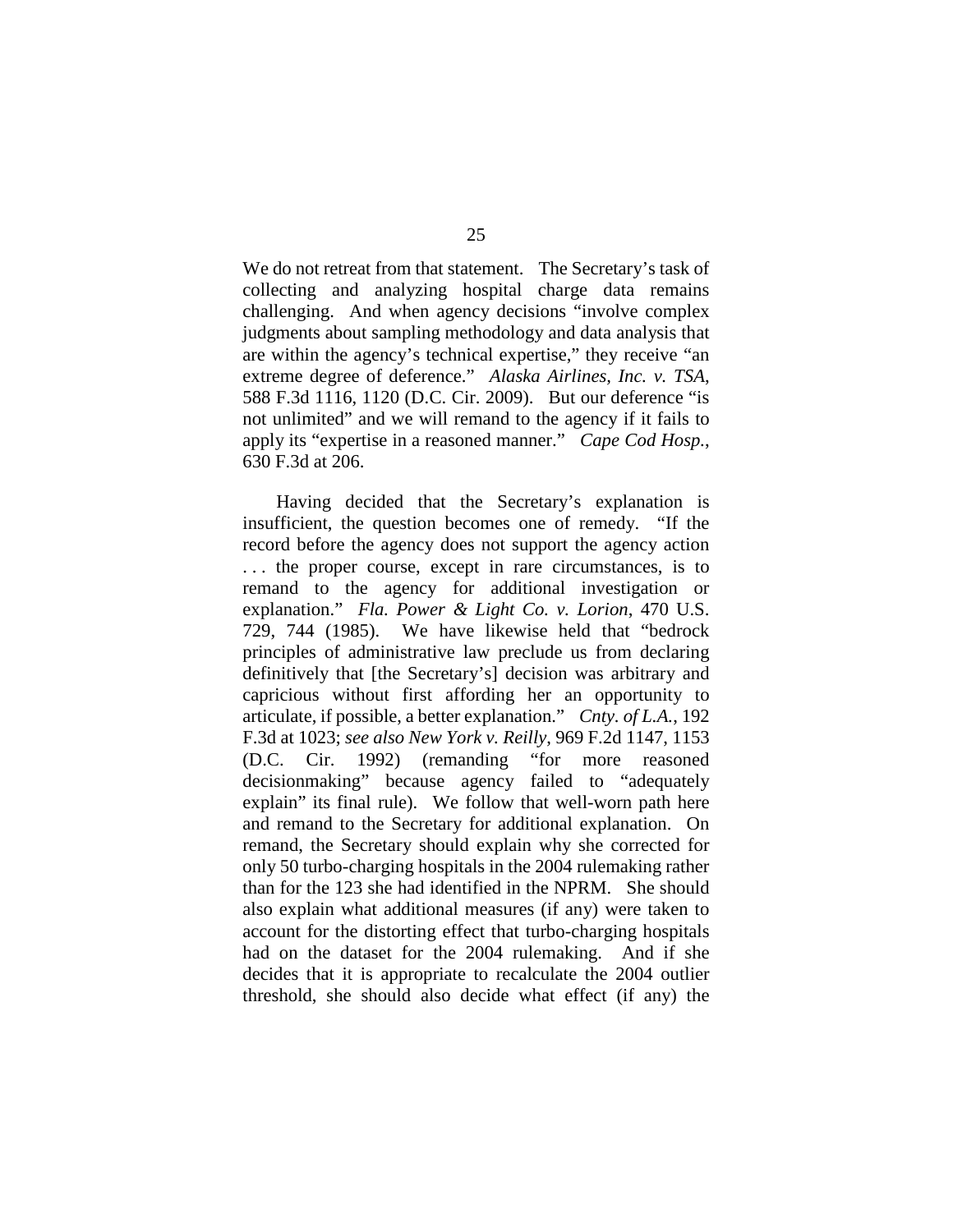recalculation has on the 2005 and 2006 outlier and fixed loss thresholds.

#### **2. The 2005 Rule**

The Secretary set the 2005 outlier threshold as the applicable DRG rate "plus \$25,800." 69 Fed. Reg. at 49,278. In arriving at this number, she considered the suggestions of numerous commenters and ultimately adopted a methodology in the final rule that was different from that in the proposed rule. *Id*. at 49,277. The Secretary said that she had to use more recent data to address both the outlier correction rule and the "exceptionally high rate of hospital charge inflation that is reflected in the data for [fiscal years] 2001, 2002, and 2003." *Id*. Although the data in the revised methodology was more recent, it still had to be inflated to accurately predict charges for 2005. *Id.* Instead of using the "2-year average annual rate of change in charges per case," the Secretary took "the unprecedented step of using the first half-year of data from [fiscal year] 2003 and comparing this data to the first half year of data for [fiscal year] 2004." *Id.*

The Secretary's methodology in the 2005 rulemaking obviated any need to eliminate the turbo-charging hospitals from her dataset. She opted to use the most recent cost-to-charge ratios in calculating the 2005 charge inflation factor, half of which were from the "first half year of data for [fiscal year] 2004." *Id*. This data came *after* the effective date of the outlier correction rule; it was not infected by turbo-charging because the outlier correction rule had by then corrected the flaw in the outlier payment system that created the opportunity—and incentive—to turbo-charge. *See id.* at 49,278; *see also supra* pp. 7–8. The ratios were therefore based on "either the most recent settled cost report or the most recent tentative settled cost report, whichever is from the latest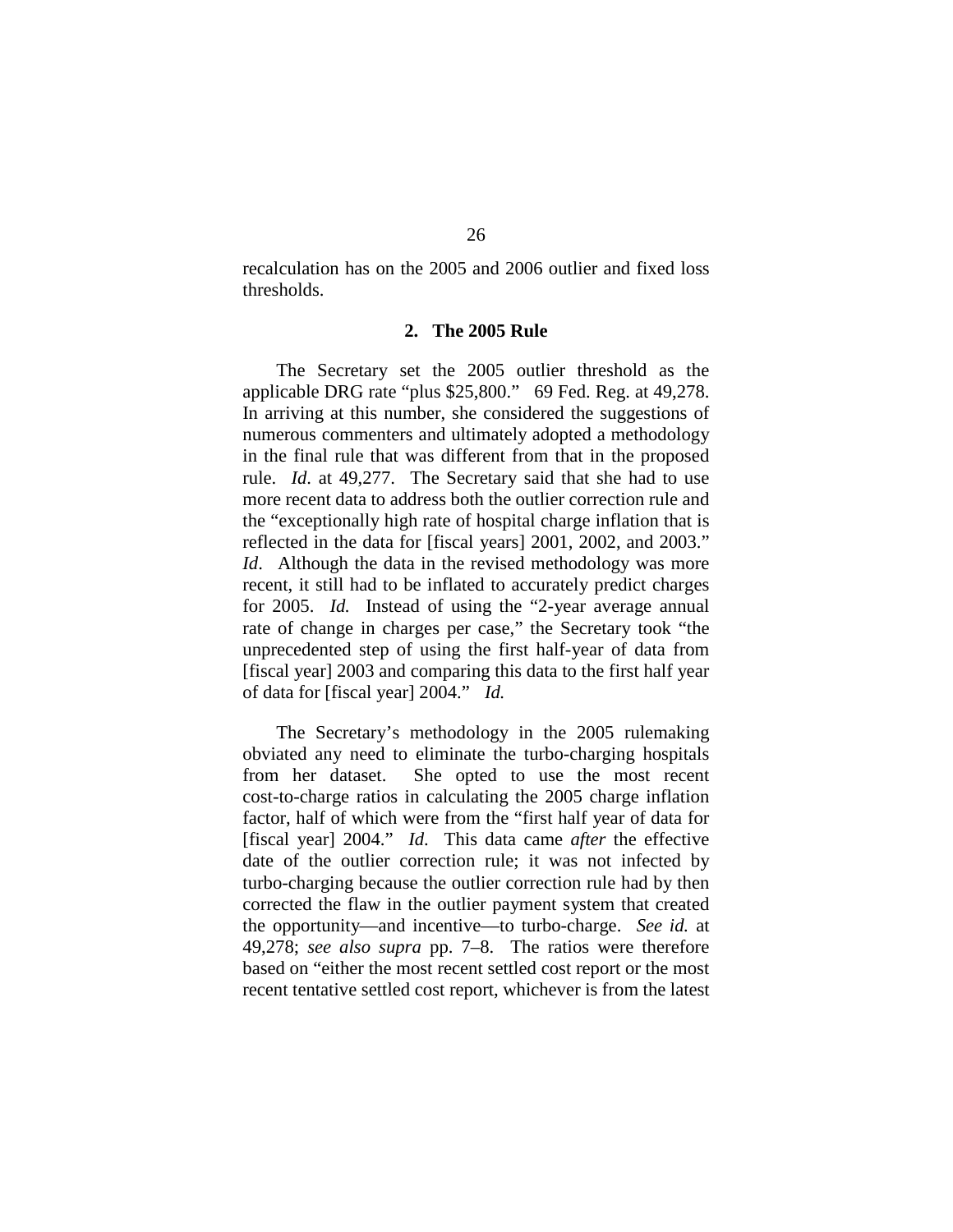cost reporting period." 42 C.F.R. § 412.84(i)(2). This data was "more recent" than previous data used by the Secretary. 69 Fed. Reg. at 49,278. Her revised methodology, she believed, would "account for the<sup>[]</sup> changes" resulting from the outlier correction rule. *Id*. at 49,277.

It is true that the data from the "first half-year" of 2003 was affected by turbo-charging. *Id.* But it makes little sense to remove turbo-charging hospitals from this half of the dataset without making similar adjustments to the other half of the dataset (*i.e.*, the first half-year of data from fiscal year 2004). As discussed, there was no need to modify the 2004 data because that information was collected while the outlier correction rule was in effect. With no need to change the 2004 data, the Secretary reasonably left both halves unaltered. *See id*. (stating that it is "optimal to employ comparable periods in determining the rate of change from one year to the next"). Indeed, if the Secretary had removed turbo-chargers from the 2003 dataset, she would have had to project how that decision affected the 2004 dataset. If that projection indicated significant effects, she would have had to undertake further statistical adjustments and perhaps remove hospitals from the 2004 dataset. The Secretary sensibly opted for a simpler approach that did not entail piling projections atop projections. *See id.* (noting her preference "to employ actual data rather than projections in estimating the outlier threshold because we employ actual data in updating charges[] themselves"); *see also Ashland Exploration, Inc. v. FERC*, 631 F.2d 817, 822 (D.C. Cir. 1980) (agencies "may rationally turn to simplicity . . . and administrative convenience").

Moreover, even if this dataset was less than perfect, imperfection alone does not amount to arbitrary decision-making. *See, e.g.*, *White Stallion Energy Ctr., LLC v. EPA*, 748 F.3d 1222, 1248 (D.C. Cir. 2014) (agency's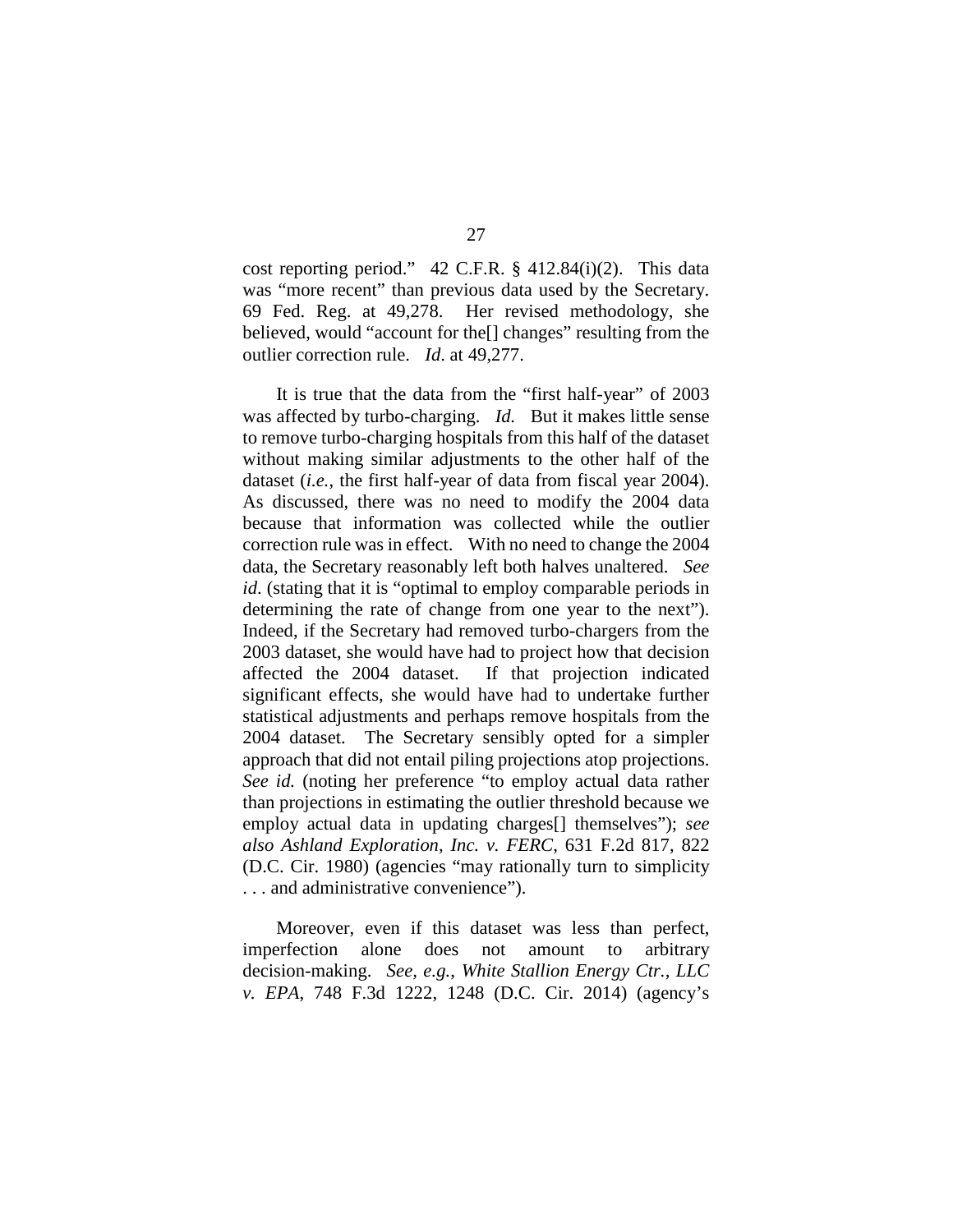"data-collection process was reasonable, even if it may not have resulted in a perfect dataset"); *In re Polar Bear ESA Listing*, 709 F.3d 1, 13 (D.C. Cir. 2013) ("That a model is limited or imperfect is not, in itself, a reason to remand agency decisions based upon it."); *Allied Local and Reg'l Mfrs. Caucus v. EPA*, 215 F.3d 61, 71 (D.C. Cir. 2000) ("[w]e generally defer to an agency's decision to proceed on the basis of imperfect scientific information"); *North Carolina v. FERC*, 112 F.3d 1175, 1190 (D.C. Cir. 1997) ("The mere fact that the Commission relied on necessarily imperfect information . . . does not render [its decision] arbitrary."); *Chemical Mfrs. Ass'n v. EPA*, 28 F.3d 1259, 1265 (D.C. Cir. 1994) (agency may nonetheless use model "even when faced with data indicating that it is not a perfect fit"). This precedent further supports the Secretary's conclusion that removing turbo-charging hospitals from both datasets in the 2005 rulemaking was not a "significant and viable and obvious alternative[]." *Nat'l Shooting Sports Found.*, 716 F.3d at 215 (quotation marks omitted).

DHP claims that our holding in *County of Los Angeles* supports its argument. We disagree. In pertinent part, we held there that the Secretary's 1985 and 1986 outlier thresholds were arbitrary and capricious. 192 F.3d at 1021–23. To set the thresholds, the Secretary used data that was collected when hospitals were still reimbursed based on the reasonable cost of their services rather than the average cost of treatment. *Id.* at 1020. She did so even though she had a wealth of readily available data collected under the new average-cost-of-treatment regime. *Id.* at 1021. The more recent data, unlike the older numbers, also accounted for a downward "trend" in outlier payments that was caused by the new reimbursement scheme. *Id*. The Secretary nevertheless concluded that "there [was] *no evidence* to suggest that total outlier payments" decreased under the new system. *Id*. We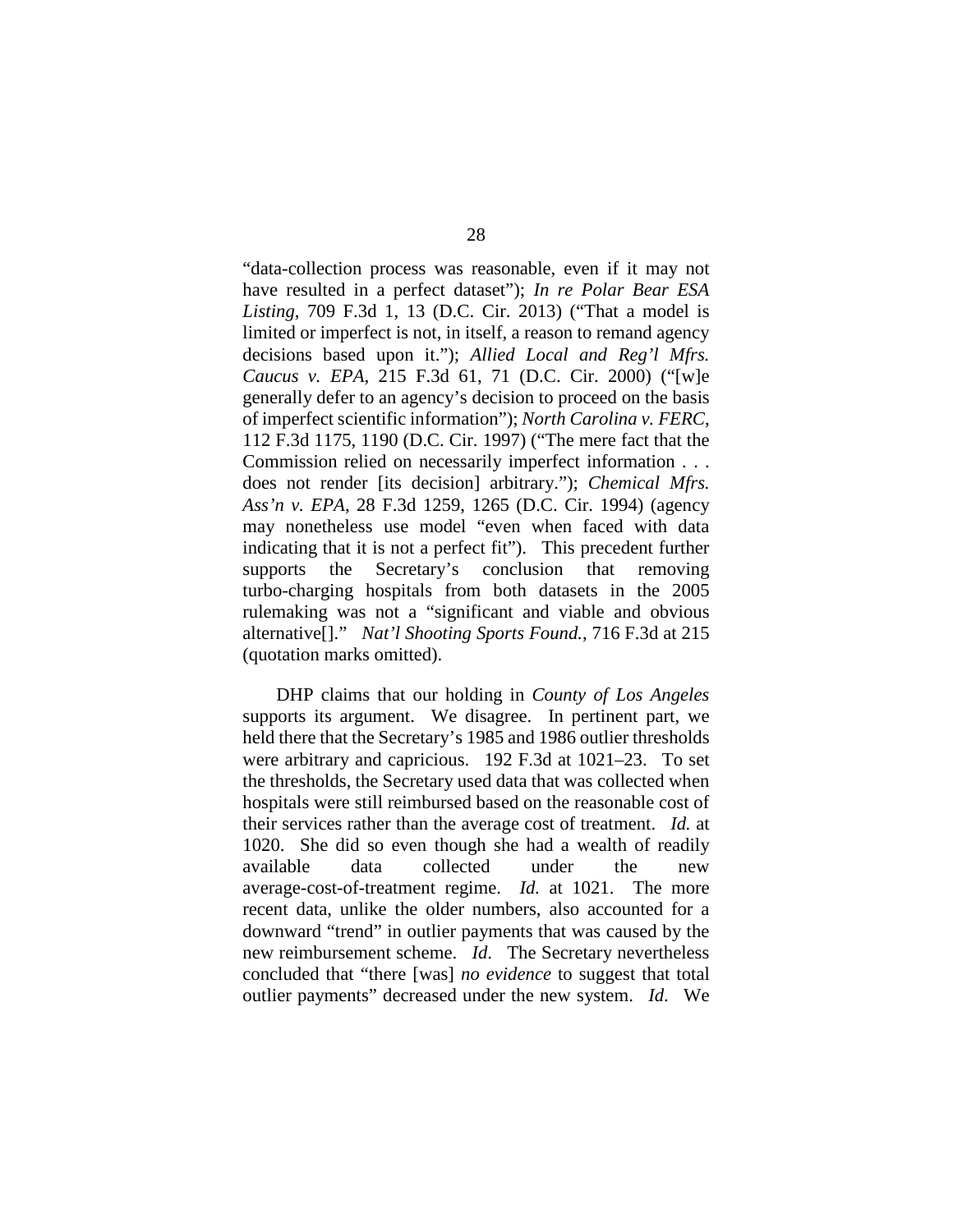held that her failure to account for the contrary evidence in the record—as well as her refusal to use more recent data—were arbitrary and capricious actions. *Id*. at 1023.

Here, by contrast, the Secretary did not reject a more recent dataset; she stated time and again that the revised methodology "use[d] the most recent charge data available." 69 Fed. Reg. at 49,277. She also stated that the revised methodology for calculating the 2005 outlier threshold "address[ed] both the changes to the outlier payment methodology and the exceptionally high rate of hospital charge inflation" between 2001 and 2003. *Id*. Thus, unlike in *County of Los Angeles*, the Secretary here used the most recent data that accounted for the outlier correction rule's effects. Accordingly, we reject DHP's APA challenge to the 2005 outlier threshold.

#### **3. The 2006 Rule**

We need not linger with this rulemaking because the 2006 outlier threshold was plainly reasonable. The Secretary set it at the applicable DRG rate "plus \$23,600." 70 Fed. Reg. at 47,494. She settled on \$23,600 by simulating 2006 payments using a charge inflation factor. *Id*. The data used to compute this factor was taken—as in the earlier rules—from "updated cost-to-charge ratios" included in "the most recent tentatively settled cost reports of hospitals." *Id*. With this data in hand, the Secretary compared charges from the "first six months of [fiscal year] 2005 relative to [the] same period for [fiscal year] 2004." *Id.* Importantly, the Secretary noted that the entire period (*i.e.*, both six-month sets) occurred while the outlier correction rule was in effect. *Id*.

Because all of the charge data for the 2006 rule was collected with the outlier correction rule in effect, the specter of turbo-charging was nil. Indeed, the Secretary noted in the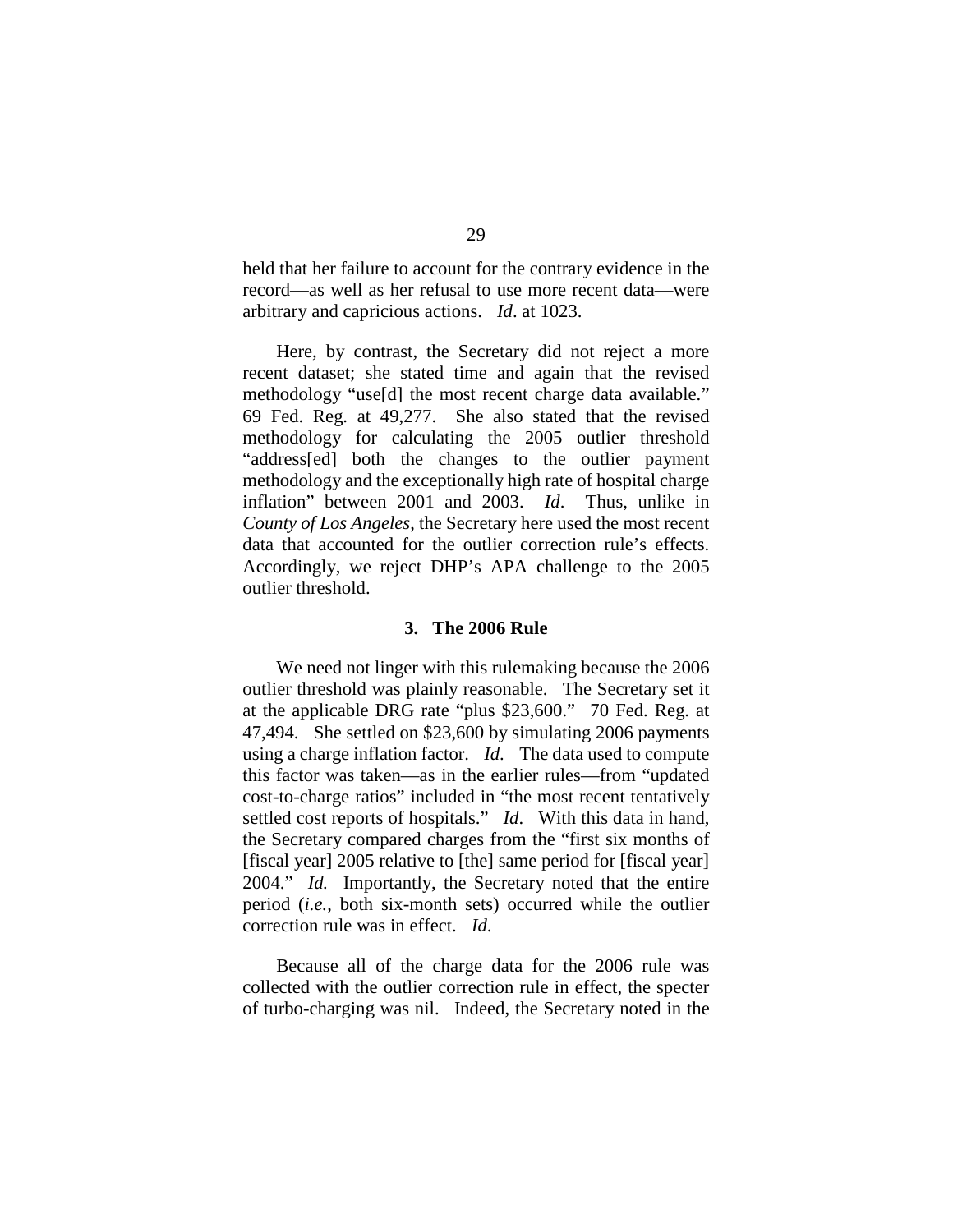2006 rulemaking that the outlier correction rule worked as predicted: "The actual rate of charge inflation subsided significantly in [fiscal year] 2004 after we made significant changes to our outlier policy." *Id.* In other words, "hospitals changed their charging practices as a result" of the outlier correction rule. *Id.* The Secretary reasonably weighed the evidence and concluded that there was no need to account for turbo-chargers because turbo-charging was no longer occurring. *See El Conejo Americano of Texas, Inc. v. DOT*, 278 F.3d 17, 20 (D.C. Cir. 2002) (courts do not "reweigh the evidence" if agency's "conclusion was reasonable"). And, to state the obvious, excluding data from those hospitals was neither a significant nor an obvious alternative the Secretary had to consider. *See Nat'l Shooting Sports Found.*, 716 F.3d at 215–16.

We are perplexed by DHP's objection to the 2006 outlier threshold. DHP cites favorably a comment submitted during the 2006 rulemaking that advocated a fixed loss threshold of \$24,050, using the methodology the Secretary in fact employed. Moreover, at oral argument, DHP's counsel suggested that the fixed loss threshold for 2006 should have been in the "low twenties." Oral Arg. Tr. at 35–36. That is exactly where it ended up: \$23,600. 70 Fed. Reg. at 47,494. Accordingly, we conclude that the Secretary's calculation of the 2006 fixed loss threshold was neither arbitrary nor capricious.

For the foregoing reasons, we affirm the district court's partial supplementation of the 2004 rulemaking record and its rejection of the APA challenges to the 2005 and 2006 outlier thresholds. We reverse its ruling upholding the 2004 outlier threshold because that threshold is inadequately explained and remand to the district court with instructions to remand the